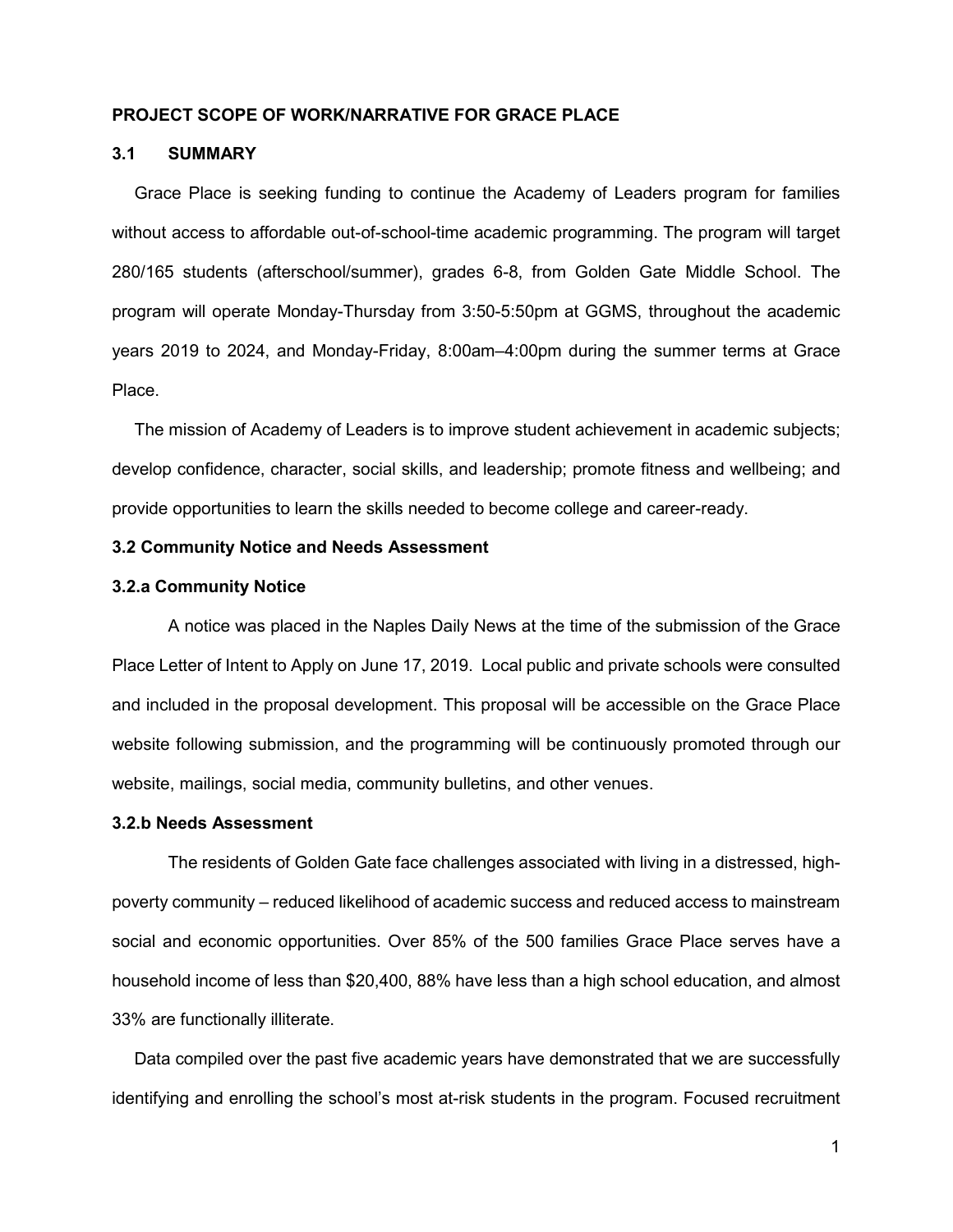targets students who have been identified by the school as high-risk: academically lowperforming; demonstrating at-risk behaviors such as truancy, behavior concerns, or documented at-home issues; and/or at risk for grade retention.

There are a limited number of afterschool program slots available to the more than 1,100 students enrolled at Golden Gate Middle School (GGMS), all of which require a fee to attend. A study by the Naples Children and Education Foundation (NCEF) indicated that over 60 percent of school-aged students living in Golden Gate do not have adult supervision at home when they return from school each day. This lack of adult supervision increases the probability of students engaging in risky or aggressive behaviors, being injured or victimized, and losing interest in education.

High-quality out-of-school-time (OST) programs, which incorporate rigorous academic training, have been shown to have dramatic positive impacts on students' lives: gains in grades, test scores, and quality of student work; improved motivation and dedication to school and learning; enhanced creativity and interest in school; improved in-school behaviors and greater self-reported control of behavior; improved wellbeing, physical fitness, and decreased obesity; more connection to the community; reduced stress; and improved self-esteem, self-efficacy, and hope for the future.

Data evaluated from a variety of sources during the needs assessments include Collier County Public Schools (CCPS) Assessments & Data Management (Strategic Planning and Needs Assessment, student achievement data, school performance and demographic data, School Improvement Plans) Florida Department of Education Differentiated Accountability Reports, U.S. Department of Education Reports (OST best practices, youth and poverty), Collier Sheriff's Department Reports (crime and youth indicators), Kids Count Data Center (Florida indicators), U.S. Census Data (poverty and employment rates, education levels, family demographics), Surveys and Focus Groups (student, parent, and community), adequate yearly progress (AYP)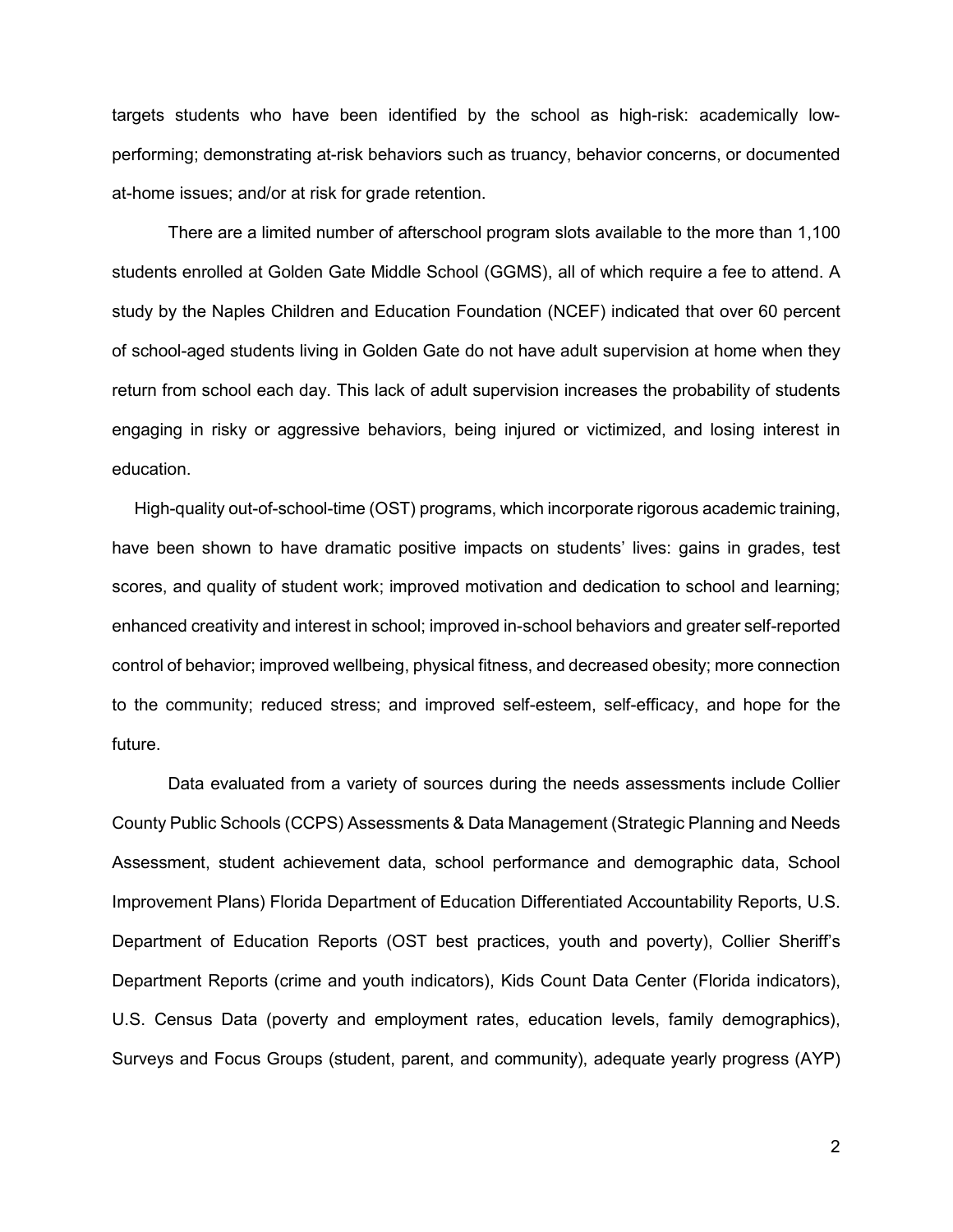status, School Accountability Reports (SAR), and National Census data (poverty, literacy, educational attainment, employment, family demographics).

While there are stand-alone programs in Collier County focusing on individual components, there are gaps in services where the resources currently available are insufficient to meet the full OST needs of the community. Through established partnerships, Grace Place is the only organization able to offer comprehensive OST programming that encompasses academic enrichment, personal enrichment, and health and wellness. Partners from the community, included in our Partners Table, are committed to the advancement of the AoL program at Grace Place.

Grace Place leadership regularly meets with education leaders from GGMS, including Principal, Assistant Principals, and Academic Coaches to identify community stakeholders, complete student and community needs assessment, identify service gaps, and determine the needs to be used as the basis for the proposed 21st CCLC program. Grace Place has initiated discussions with all local private schools and has also worked with, and consulted with, our community families and other community partners in order to develop a comprehensive and successful program through a series of ongoing meetings and focus groups.

#### **3.3 Dissemination of Information**

An effective combination of traditional and non-traditional communication channels will be used to inform the Golden Gate community, school staff, partners, parents and other stakeholders about AoL (e.g. services, activities, goals) and the importance and promise of the 21<sup>st</sup> CCLC federally funded OST program. Schools: daily announcements, automated ParentLink calls, meetings with teachers and school leadership; Local media: PSAs, press releases to local radio, web, newspaper, and television; Newsletters/flyers distributed at community churches, local markets, and libraries. Non-English speaking households: local media and organizations, including D'Latino's TV and Media, 92.1 FM La Ley, and the Haitian Coalition of Collier. In addition, Social media will be used to announce the program and to update the community and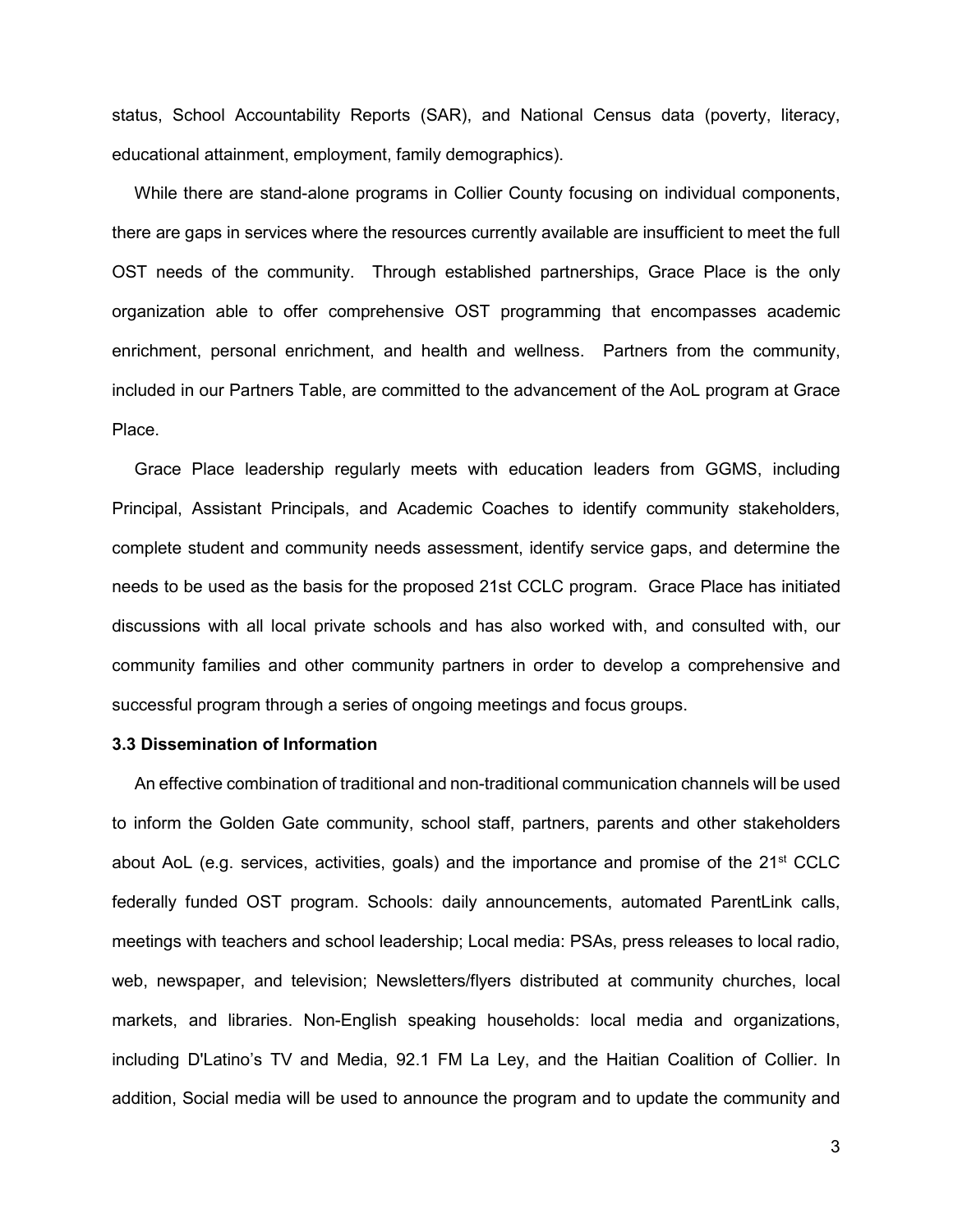program stakeholders. Grace Place's existing social media sites: Facebook, Twitter, YouTube, Instagram and LinkedIn.

The existing Grace Place website currently includes a sub-site for the 21<sup>st</sup> CCLC program. This site contains pages devoted to sharing program information (including a copy of the approved grant narrative as well as copies of the 2017-2018 21<sup>st</sup> CCLC Summative Evaluation), progress in meeting the proposed goals and objectives, successes and highlights, all scheduled services, adult family member activities, and links to end-products of project-based learning activities. Social media will allow visitors to visually experience program activities. Parent information will be translated into both Spanish and Haitian Creole. The website is updated at least quarterly by the Manager of Communications. The date/time of the latest update will be displayed on the home page.

## **3.4 Target Population, Recruitment and Retention**

Golden Gate is one of the most impoverished communities in Florida and NCEF identified this community as one of the highest pockets of need (2017). In 2016, City-Data estimated the roughly four-square-mile community of Golden Gate city, Florida had a population of 35,761 people with a population density of 8,940 people per square mile and a median age of 32.7. Of the total population, more than 30 percent are under the age of nineteen. Golden Gate city has a higher poverty rate, lower earnings, lower family income and higher rates of unemployment and free/reduced lunch than comparative rates versus Collier County or for the state of Florida (see Table 1). Golden Gate has a 7.5% unemployment rate, a 21.8% poverty rate and a per capita income of \$16,671 (www.census.gov, 2019). Of the families Grace Place serves, 95% live below the national poverty line, 64% have less than an  $9<sup>th</sup>$  grade education, 35% have less than a  $5<sup>th</sup>$ grade education and 99% live in non-English speaking households.

US Census data also indicates Golden Gate families are among the least educated at the local and state levels. Table 1 below shows the prominent disparity in socio-economics, education levels and rate of non-English speaking households between Golden Gate and Florida residents.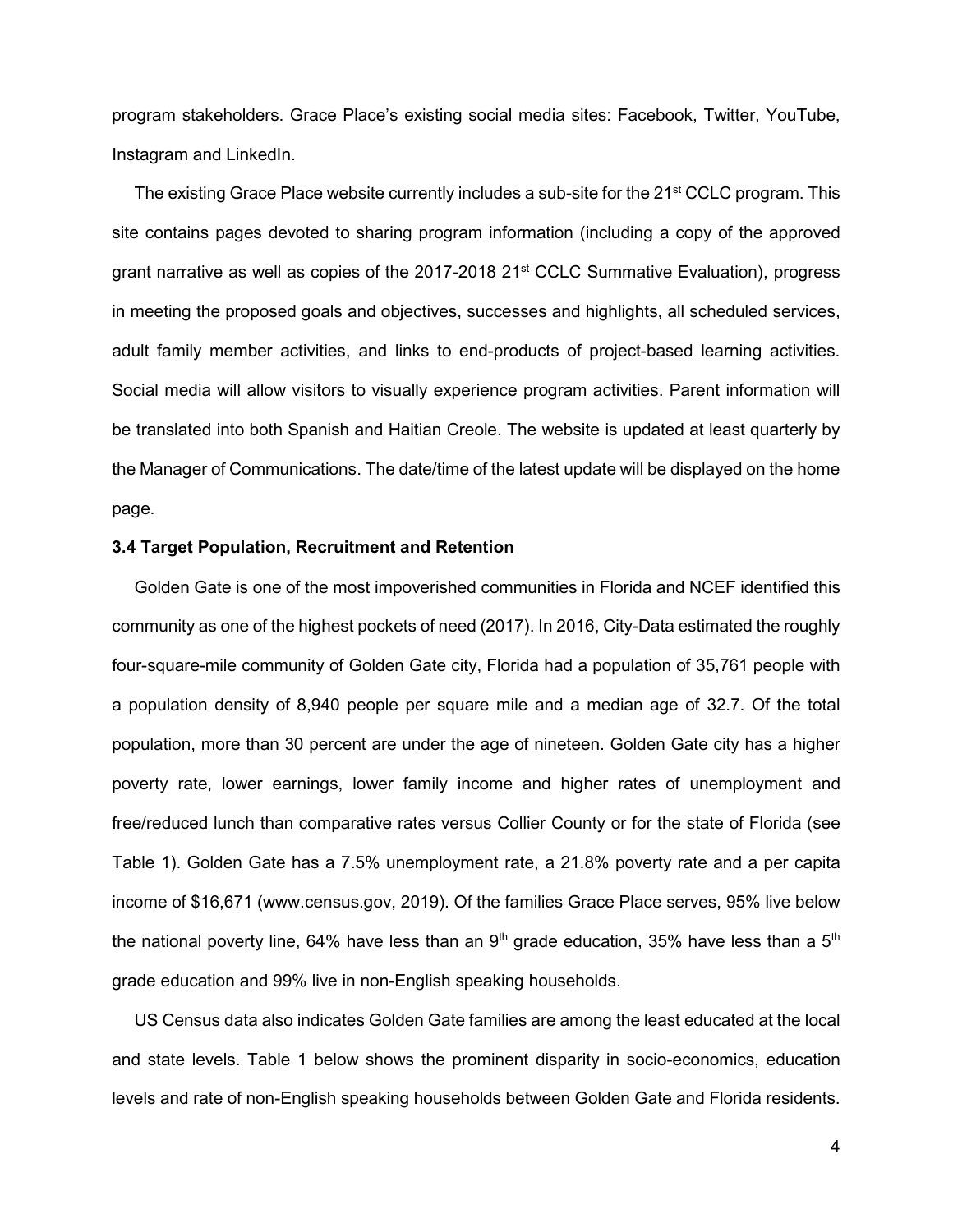The disparity with the County is greater, as Collier County is comprised of wealthy coastal neighborhoods and pockets of extreme poverty, such as the Golden Gate community (NCEF, 2017).

|                                    | <b>Golden Gate Community</b> | Florida       | <b>Collier County</b> |
|------------------------------------|------------------------------|---------------|-----------------------|
| Poverty Rate (below poverty level) | 21.8%                        | 11.1%         | 8.4%                  |
| <b>Unemployment Rate</b>           | 7.5%                         | 7.2%          | 5.3%                  |
| Mean earnings for workers          | \$21,290                     | \$29,386      | \$28,135              |
| Mean household income              | \$55,059                     | 72,993<br>\$. | 101,492<br>\$         |
| <b>High School Dropout Rate</b>    | 32.4%                        | 12.4%         | 18.2%                 |
| Less than 9th grade education      | 12.3%                        | 5.1%          | 8.0%                  |
| <b>High School graduate</b>        | 69.3%                        | 87.6%         | 81.8%                 |
| Bachelor's degree or higher        | 12.5%                        | 28.5%         | 27.9%                 |
| Single parent household            | 21.0%                        | 8.7%          | 7.1%                  |
| Foreign born persons               | 52.6%                        | 20.2%         | 18.3%                 |
| Non-English speaking households    | 72.8%                        | 28.7%         | 25.1%                 |

**Table 1: Golden Gate Community Demographics (US Census Bureau, 2018)**

www.census.gov/quickfacts

Educational attainment and poverty are also connected; young adults without a high school diploma are more likely to be living in poverty (USED, 2012). Table 2 indicates that approximately 50% of students at Golden Gate schools are performing below state/local academic standards in all core academic subjects (reading, math, and science). This deficit puts them at high-risk of dropping out of school prior to high school completion (AECF, 2011).

More than 50% of Golden Gate residents are foreign-born immigrants and 72 percent of households do not speak English in the home. Close to half of students in Golden Gate schools are classified as Limited English Proficient (LEP) versus only 16 percent in Collier County. GGE, GTE and MDE are Title 1 Improvement schools with "Focus" differentiated accountability classification (FDOE, 2019).

Lack of access to OST: A 2012 NCEF report on *Child Well Being in Collier County* indicated that over 60% of Golden Gate students return home from school to no adult supervision. The lack of adult supervision increases the probability of engaging in risky and aggressive behaviors, taking part in crimes, being injured or victimized and disinterest in education. Collier County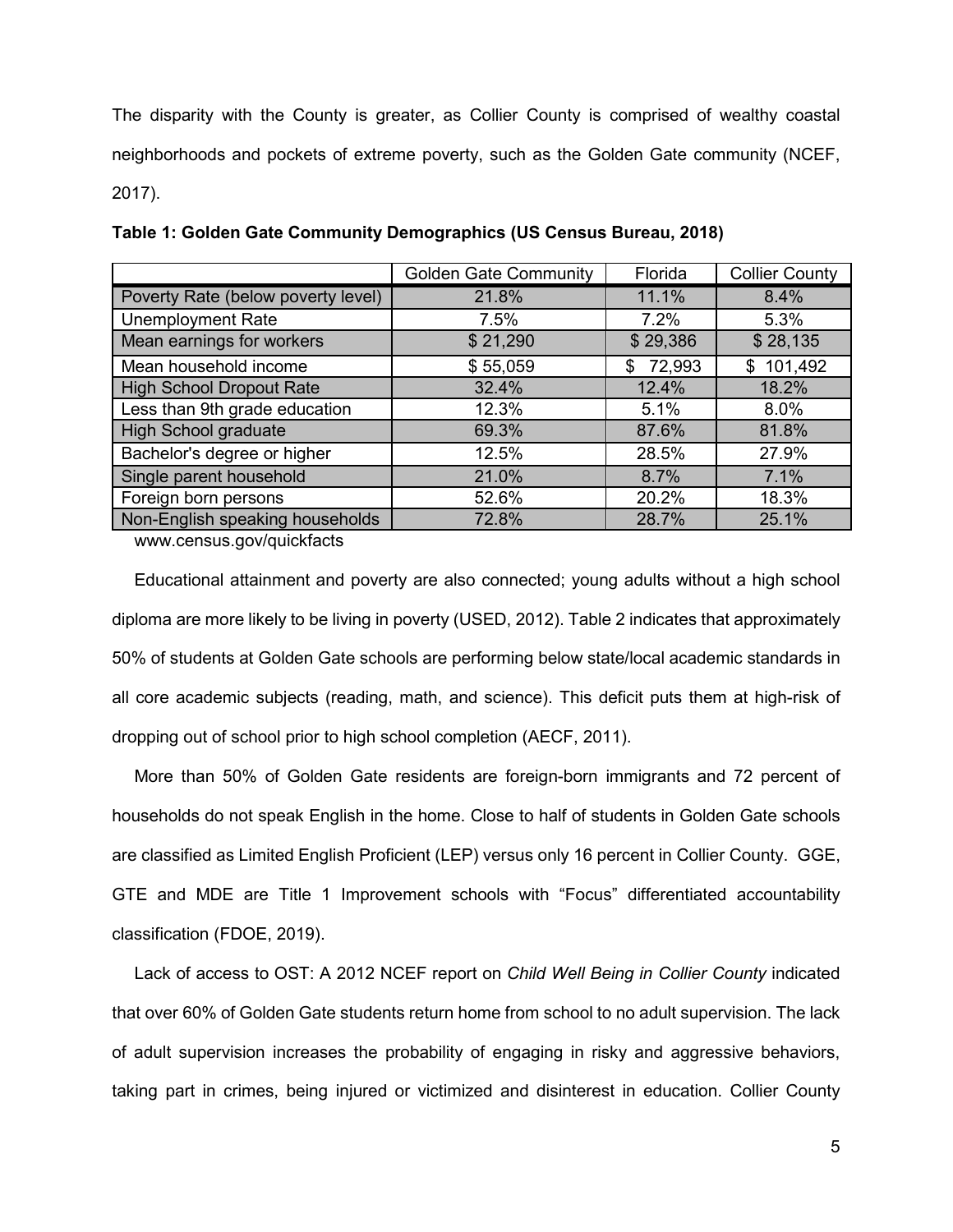Truancy Court data show that students from Golden Gate schools make up 20.5 percent of all youth entering Truancy Court. Of all of the crimes committed by youth in Collier County, 25 percent is committed by youth residing in the Golden Gate City zip code 34116 (CCTC 2012).

The National Summer Learning Association reports that most students lose about two months of grade level equivalency in mathematical computation skills over the summer months. Lowincome students also lose more than two months in reading achievement, despite the fact that their middle-class peers make slight gains. The Grace Place summer program provides extended learning time for in-depth academic and personal enrichment opportunities, nutritional breakfast and lunch program, and real-world field trips.

|                                   | <b>Golden Gate Middle</b><br>School | <b>Collier County</b> |
|-----------------------------------|-------------------------------------|-----------------------|
| Enrolled                          | 1128                                | 46,832                |
| White                             | 5.5%                                | 34%                   |
| <b>Black</b>                      | 18.2%                               | 12%                   |
| Hispanic                          | 74.7%                               | 51%                   |
| <b>Economically Disadvantaged</b> | 91.1%                               | 66%                   |
| Free/Reduced Lunch                | 91.6%                               | 62%                   |
| <b>Middle School Acceleration</b> | 77%                                 | 84%                   |
| LEP*                              | 20.48%                              | 16%                   |
| ESE*                              | 10.1%                               | 14%                   |
| English Language Arts Achievement | 47%                                 | 60%                   |
| <b>Mathematics Achievement</b>    | 66%                                 | 67%                   |
| <b>Science Achievement</b>        | 44%                                 | 64%                   |
| Grade 2019                        | B                                   | A                     |
| Title 1 School                    | Yes                                 | 29/60                 |

**Table 2: Target School Demographics and Accountability Data & Trends (FDOE, 2019)**

\*Collier County Public Schools (CCPS) 2019

Focused recruitment will target students who have been identified by the schools as high-risk: academically low-performing; demonstrated at-risk behaviors such as truancy, behavior concerns, or documented at-home issues; and/or at risk for grade retention. A teacher/staff/parent recommendation form will be made available at the school and through the Family Involvement Specialist to help with recruitment of high-need students. The close partnership with school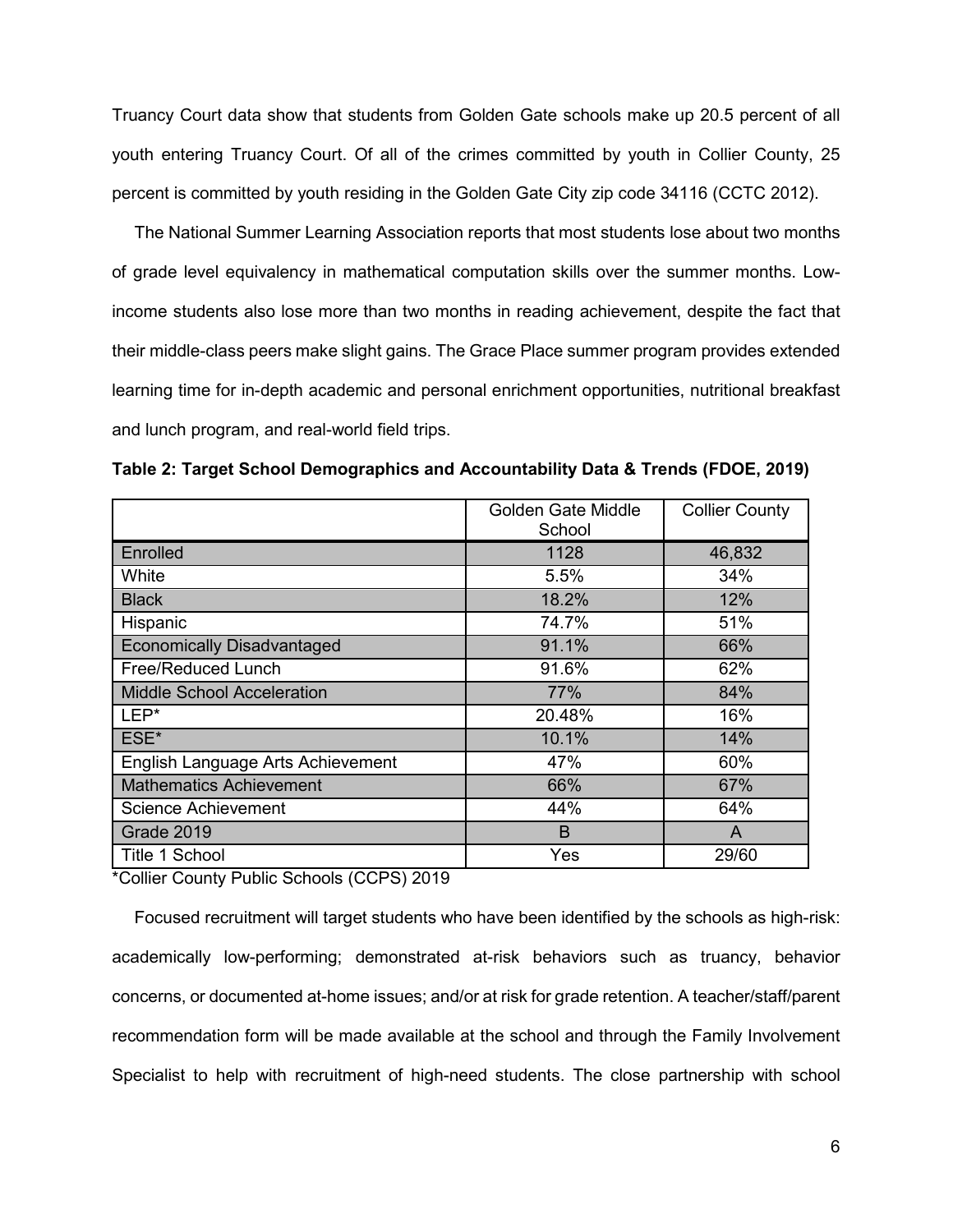administration and the Grace Place track record of solid programming and engaging activities will help ensure that families will seek our 21<sup>st</sup> CCLC program. Grace Place has established a selection matrix based upon the above identified risk factors for prioritization and have a waitlist based on criteria. Priority is given to families living in the 34116 zip code and to current Grace Place Families to support a consistent, early intervention, two-generational approach.

Grace Place is an inclusive program and provides individual plans based on the specific needs of each student. Trained and qualified professionals in the area of special needs and intervention are currently on staff. The program is designed to help all students and will not exclude participants based on disability, gender, race or ethnicity.

Specific techniques and practices will be employed to ensure consistent and long term participation. Prior experience has shown us that if after school and summer programs provide high-interest, age-appropriate, relevant, student-selected project-based-learning activities, and a strong sense of community and positive adult-student relationships, students will continue to participate. Waiting lists for current programs demonstrate the reputation of Grace Place in the community. Daily attendance logs will be kept, phone calls will be made by staff when absences occur, and staff will personally contact all students who are absent. Additional strategies intended to maximize retention of students include: conducting student-interest surveys; engaging in active, frequent outreach to parents including parent/family sessions, adult education, and parent surveys; and referrals to address family needs which are impacting student participation. All students will be encouraged to participate in the full program, maintaining daily attendance and staying until the program is finished each day.

Research also indicates that the more extensive the family involvement, the greater the impact on student achievement. A child's education is a responsibility shared by the school and family; however, lack of English language and functional literacy has hindered many Golden Gate families from fulfilling their share in the partnership, leaving them uncomfortable in school settings and preventing them from helping with school work. The proposed family services will be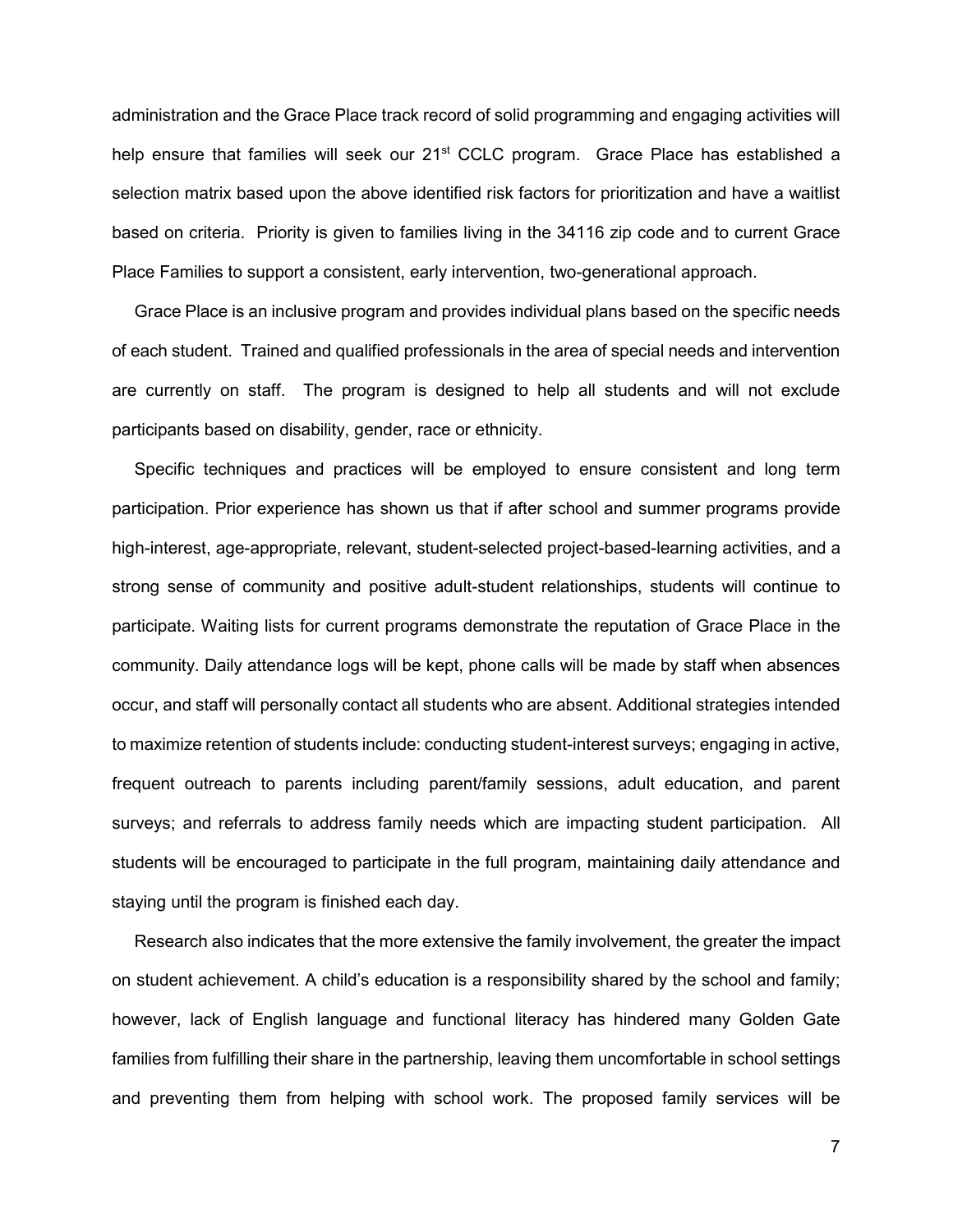implemented to support the research and offer programming for adult family members weekdays, evenings, and during the summer. Grace Place has had tremendous success with participation in adult enrollment in ELL classes, with 175 adults enrolled this year, and in family literacy events. In addition to our Middle School OST AoL Program, we currently run an AoL program at the Elementary and High School level and have an AP Leadership program for high school students designed to address the obstacles to higher education that students from households with low income face. Additionally, many of our school-age students have previously been enrolled in our nationally recognized Bright Beginnings Family Literacy Program, which includes Early Childhood Education and Parenting Education, and been recognized by the Barbara Bush Foundation.

Parents of actively participating 21st CCLC students will be engaged in a variety of ongoing services which are language appropriate and relevant to their heritage, thereby creating a sense of inclusion. Parent materials (e.g., program information, flyers, surveys) will be provided in Spanish, Haitian Creole, and English, and when needed, project staff and community members qualified to translate will be provided. Project staff will recruit families by newsletters, Grace Place website, social media, word of mouth, and school referrals.

Program leadership, teachers, and staff will begin the year with a 21st CCLC Open House at GGMS, providing programs, calendars, kick-off newsletters, and administering a survey to identify areas of interest of the families. Each student will participate in at least one student-led conference each year.

#### **3.5 Times and frequency of service provisions for students and adult family members**

Grace Place hopes to expand the Academy of Leaders program to 280 middle school students, taking place from 3:50 pm - 5:50 pm, throughout the academic year from August 2019 to May 2024 at the GGMS campus. All students will receive a minimum of 8 hours per week. A summer program for 165 students will be held Monday through Friday, 8 hours a day, 8:00 am – 4:00 pm, during the summer terms through 2024 at the Grace Place Campus. All services will be provided free of charge to all students. Each component of the planned program of AoL has been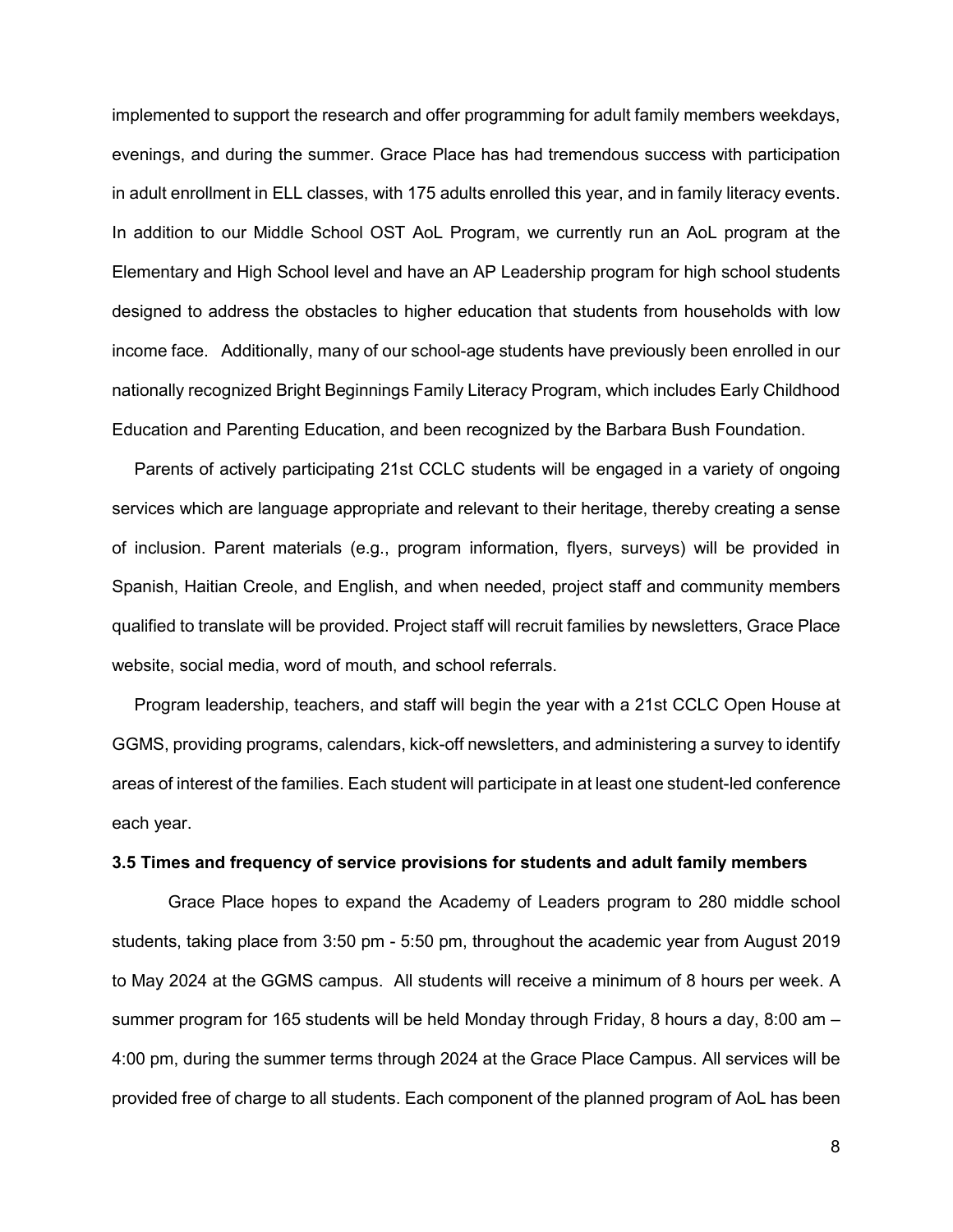selected and will be staffed to foster maximum positive impact on students' development and learning. FDOE certified teachers will supervise all academic instruction, including Project-based Learning, Reading/Literacy and Math labs. FDOE certified teachers will also direct individualized intervention tutoring to students identified with remedial needs. All of the academic program components have been selected based on sound research and evidence-based outcomes. Each day students will receive 60 minutes of academic enrichment, including homework help and/or tutoring and 60 minutes of personal enrichment activity.

A Site Profile Worksheet and sample schedules are included in this application.

As mentioned previously, parents and families of actively participating 21st CCLC students will be engaged in a variety of ongoing services which are language appropriate and relevant to their heritage, thereby creating a sense of inclusion, beginning with an informational session reviewing the 21<sup>st</sup> CCLC program requirements and activities. Grace Place will hold a minimum of 6 parent and family programs throughout the year to promote involvement and family literacy, including two 'Family Literacy Days' in the fall and spring, as well as parent and family engagement training and support activities with our agency partners including Save the Children, Franklin Covey, and the Center for the Study of Social Policies in Washington, DC. Topics will range from the importance of reading at home with their child(ren), regardless of what language they speak, emergency preparedness and skills, 7 Habits of Highly Effective Families and research based protective factors to families in order to build stronger more effective families. Research has found that the '7 habits' are strongly connected to social-emotional learning, develop leadership skills and competencies that are aligned to [social-emotional learning skills,](https://www.leaderinme.org/social-emotional-learning/) sharing the related commonly used social-emotional terms as well as the learning outcomes from *The Leader in Me* (TLIM) practices and curriculum.

## **3.6 Program Evaluation**

The AoL evaluation utilizes established performance measures to determine changes resulting from 21<sup>st</sup> CCLC activities and guide program staff to make data-driven decisions for program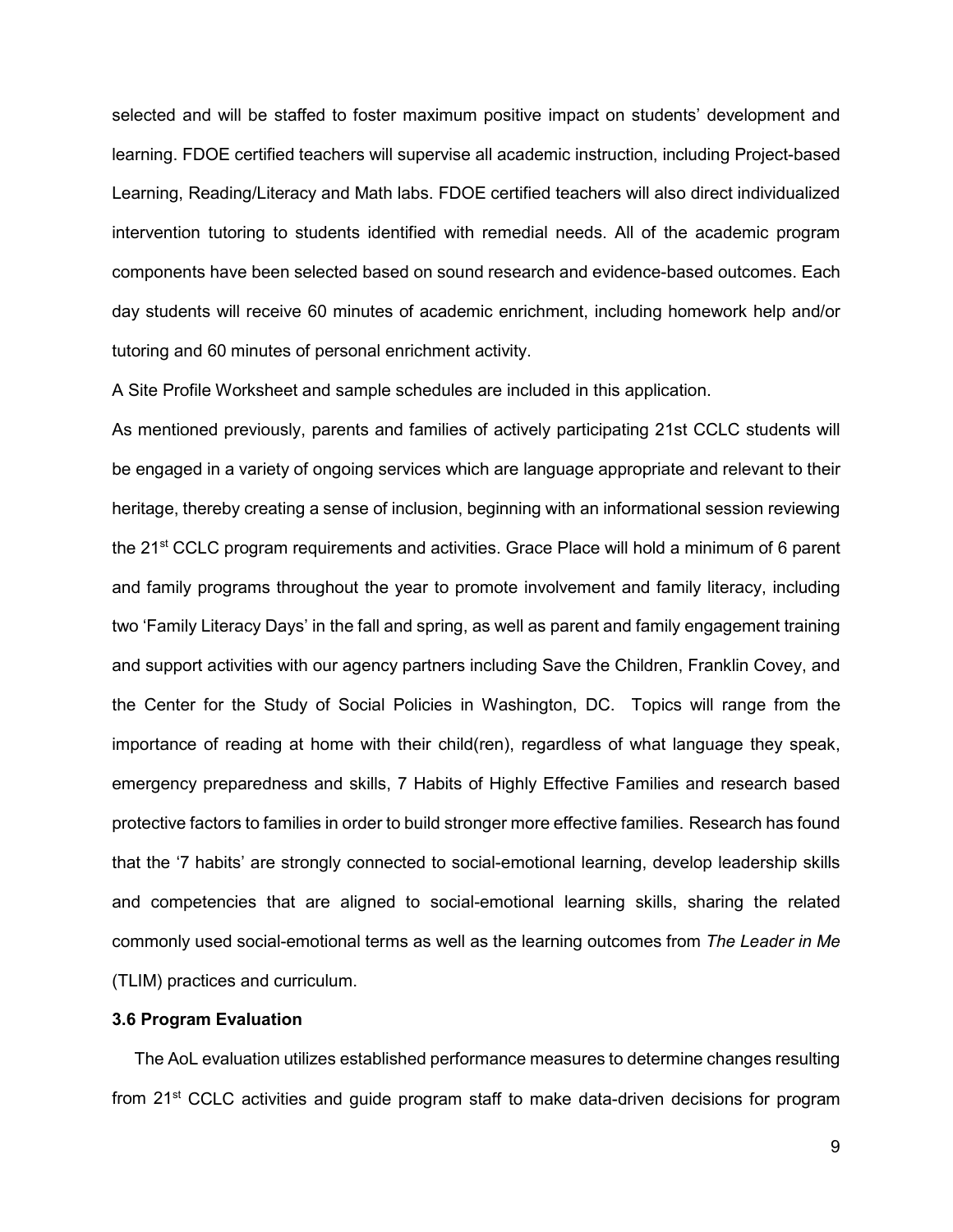improvement. These outcome measures will be used to assess the impact on student achievement, relative to baseline data and benchmarks chosen with SMART objective procedures. The measurement results help answer evaluation questions related to program outcomes.

The data collection responsibilities and timeline will include 1) Site-level staff: Start of the program (registration forms, objectives baselines) and throughout the program (daily student attendance and activity participation, pre- and post-test administered at the start and end of activity modules), and 2) Program-level staff: Quarterly STOPwatch (Student Tracking of Outcomes and Progress for CCPS student data), monthly (average attendance data and student lists submitted to the online reporting system), mid-year (Site coordinator interviews, Quality Self-Assessment Tool), and end-of-year (student and parent satisfaction surveys; teacher behavior improvement surveys).

The external evaluator will be responsible for the analysis of all OST and summer data. Quantitative data will be analyzed with descriptive statistics using means, standard deviations, and frequencies. Qualitative data (open-ended survey responses) will be analyzed by type and the degree of consensus between respondents will be determined. Common statistical procedures such as t-test and chi-square test will be used as needed.

Program evaluation will be ongoing through the program year, including two annual formal evaluation reports: (1) Formative evaluation (February) will provide ongoing insight on the quality and the extent of program implementation, allowing for mid-course corrections as necessary; and (2) Summative evaluation (July) will provide regular, annual analysis and reporting of progress toward student outcomes as defined by the grant objectives. All evaluation reporting will be presented in a format that is understandable and useable for program staff and stakeholders. Reports will be made available to stakeholders, including project directors, site coordinators and staff, partners, and district staff. All reports will be posted to the program's 21<sup>st</sup> CCLC webpage and available to the public via this site, or other formats upon request.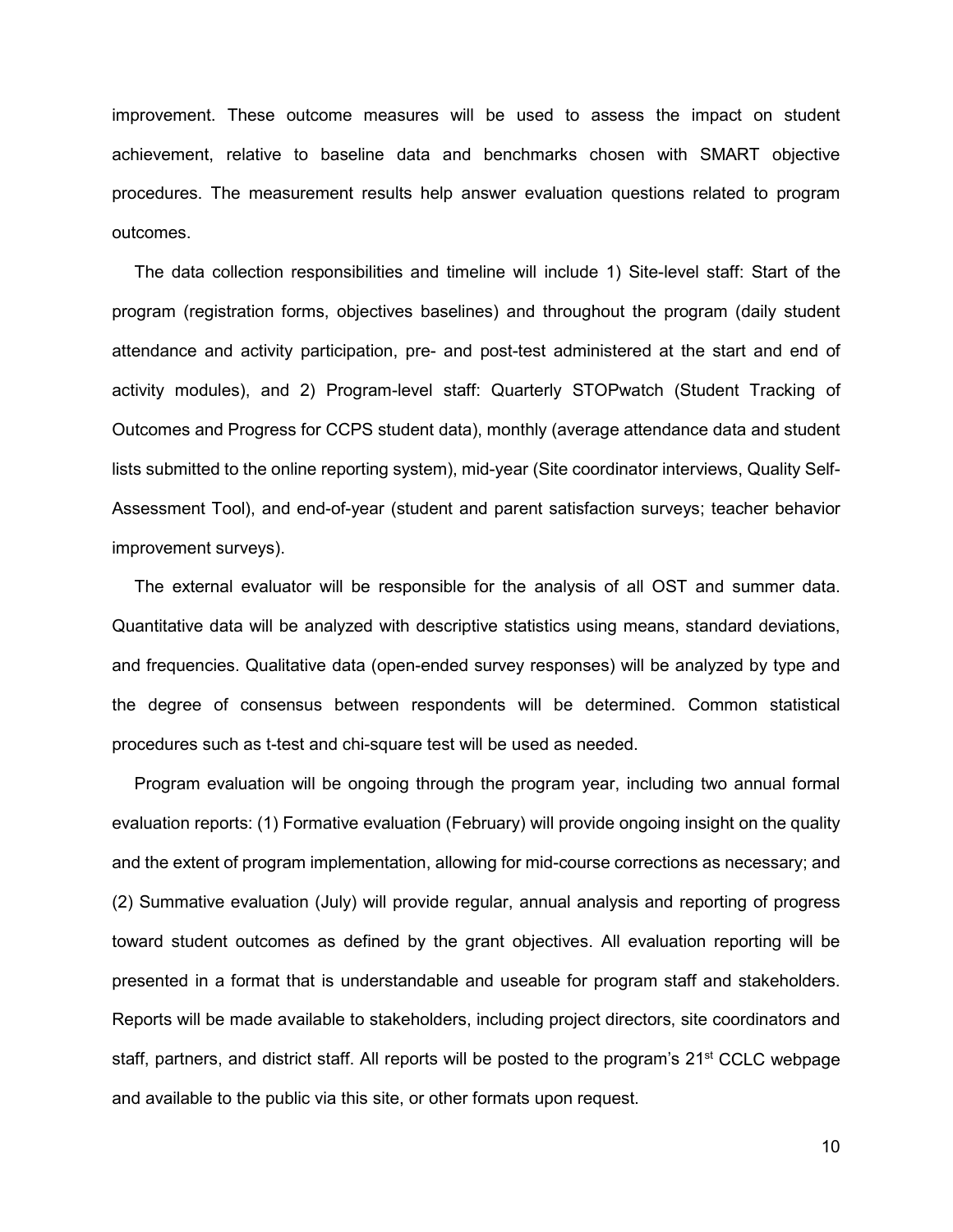The current evaluator is an Adjunct Professor at the University of Florida and has effectively served as an external evaluator for the past five years. He will help the program staff to continuously refine, improve, and strengthen the program. As a state evaluator and director of technology for the FDOE 21<sup>st</sup> CCLC Administrative Team, he's evaluated hundreds of 21<sup>st</sup> CCLC programs throughout Florida. He utilizes a collaborative program evaluation model for 21st CCLC evaluations and an effective method for ongoing program improvement. The collaborative model assimilates the evaluator into the development of an improvement plan based upon the evaluation results. Grace Place hopes to continue with the same evaluator to ensure consistency. Any evaluator would need to possess similar qualifications.

Program leadership (including appropriate site-level staff) will meet quarterly with the evaluator: 1) August, preceding the OST program start and following the submission of the summative report from the previous program year; 2) November, following the release of first grading period results; 3) February, following the submission of the formative report; and 4) May, preceding both the after school program end and summer program start. The exact focus of each meeting will be determined based on evolving program performance and staff/student needs.

The external evaluator will complete federal and state annual reporting requirements, as detailed in the grant application.

In addition to the external evaluator, students monitor their own progress through their Leadership Notebook as part of TLIM curriculum. All of the Grace Place staff, as well as our students and families, participate in 7 Habits of Highly Effective People training and our staff apply the 4 Disciplines of Execution to evaluate the intended impact.

## **3.6.a. Statewide Standard Objectives**

Included in this submission is an attachment outlining the academic objectives in core subjects (English Language Arts/Writing, Mathematics and Science). The attachment outlines and details the objectives in each of these areas, including measurement, success criteria, data collection, person responsible for data collection and the plan for obtaining data.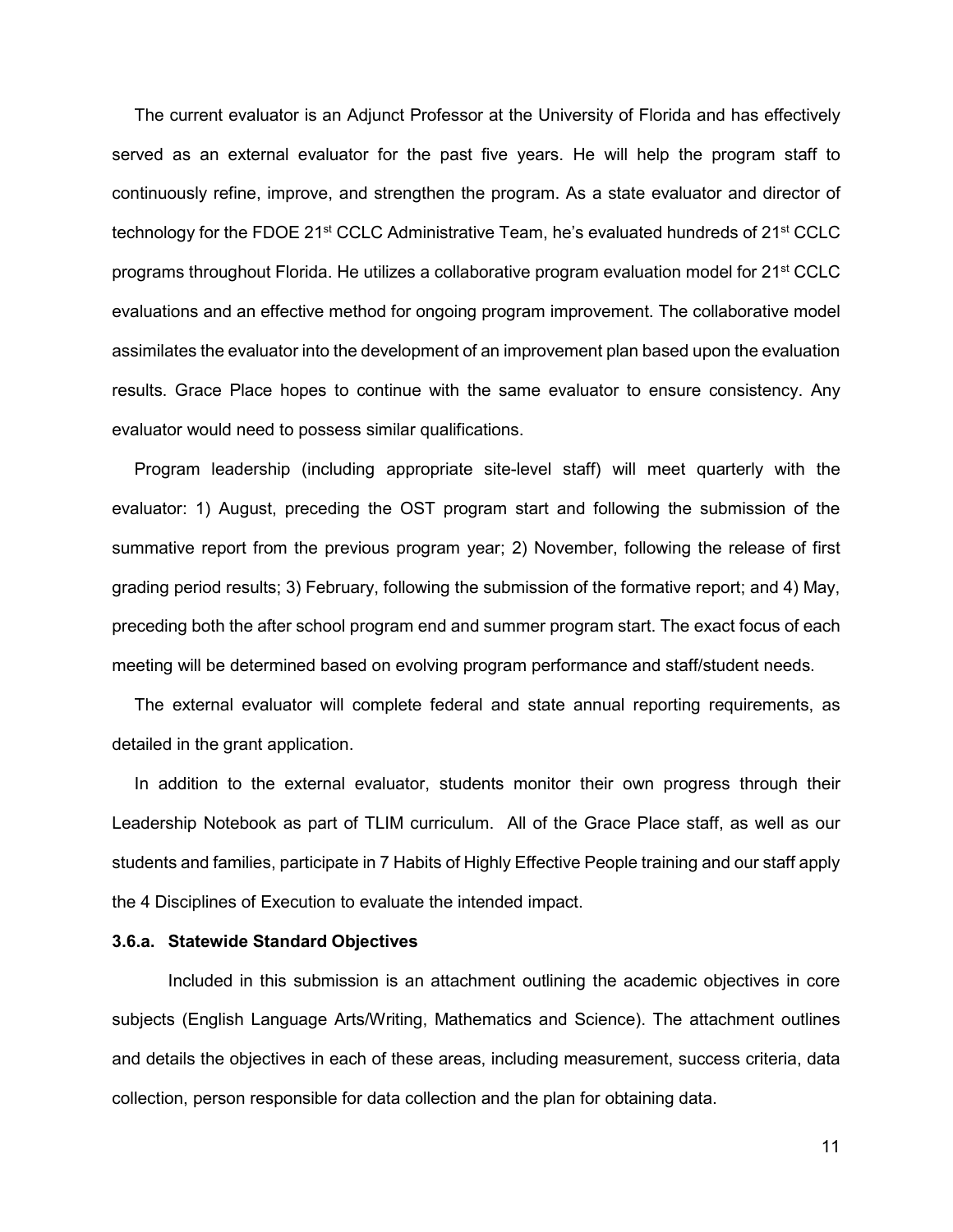The program's design incorporates all elements of proven highly-effective OST program models, including academic tutoring in core subjects, project-based STEAM curriculum (Science, Technology, Engineering, Art and Math), enrichment activities, leadership development and parent/family involvement. AoL supports students as they achieve academic proficiency and nurtures the self-efficacy necessary for students to succeed in school and prepare for postsecondary education and career readiness. In the 2017-2018 academic year, our students demonstrated a 78.6% improvement in reading, a 69% improvement in math and a 65.9% improvement in science.

### **3.6.b. Objectives for Academic Benchmarks**

Included in this submission is an attachment outlining objectives consistent with current Academic Benchmarks. The FDOE has identified three major benchmarks: 3<sup>rd</sup> grade promotion, Algebra I end-of-course (EOC) exam and high school graduation, of which only the second applies to this program. Across the state of Florida, 62% of students passed the Algebra I EOC exam during the 2018-2019 spring administration, with the Collier County School District doing slightly better with 71% of students passing the Algebra I EOC. Grace Place students passed at a significantly higher rate of 86%.

#### **3.6.c. Applicant Specified Objectives**

In addition to Statewide Standard Objectives and identified Academic Benchmarks, Grace Place places significant importance of socioemotional learning, personal enrichment, dropout prevention and family involvement. Grace Place has designed a comprehensive scaffold of programs to serve the entire family by including early childhood education, youth education, adult education, P.A.C.T. (parent and child together) time and interactive family literacy activities. By engaging both the parent and child, our programs provide a comprehensive model to create an educational environment beyond the classroom and into the home. Grace Place supports academic programming during the school year and in the summer months in reading and S.T.E.A.M. (science, technology, engineering, arts and math) subjects with heightened evidence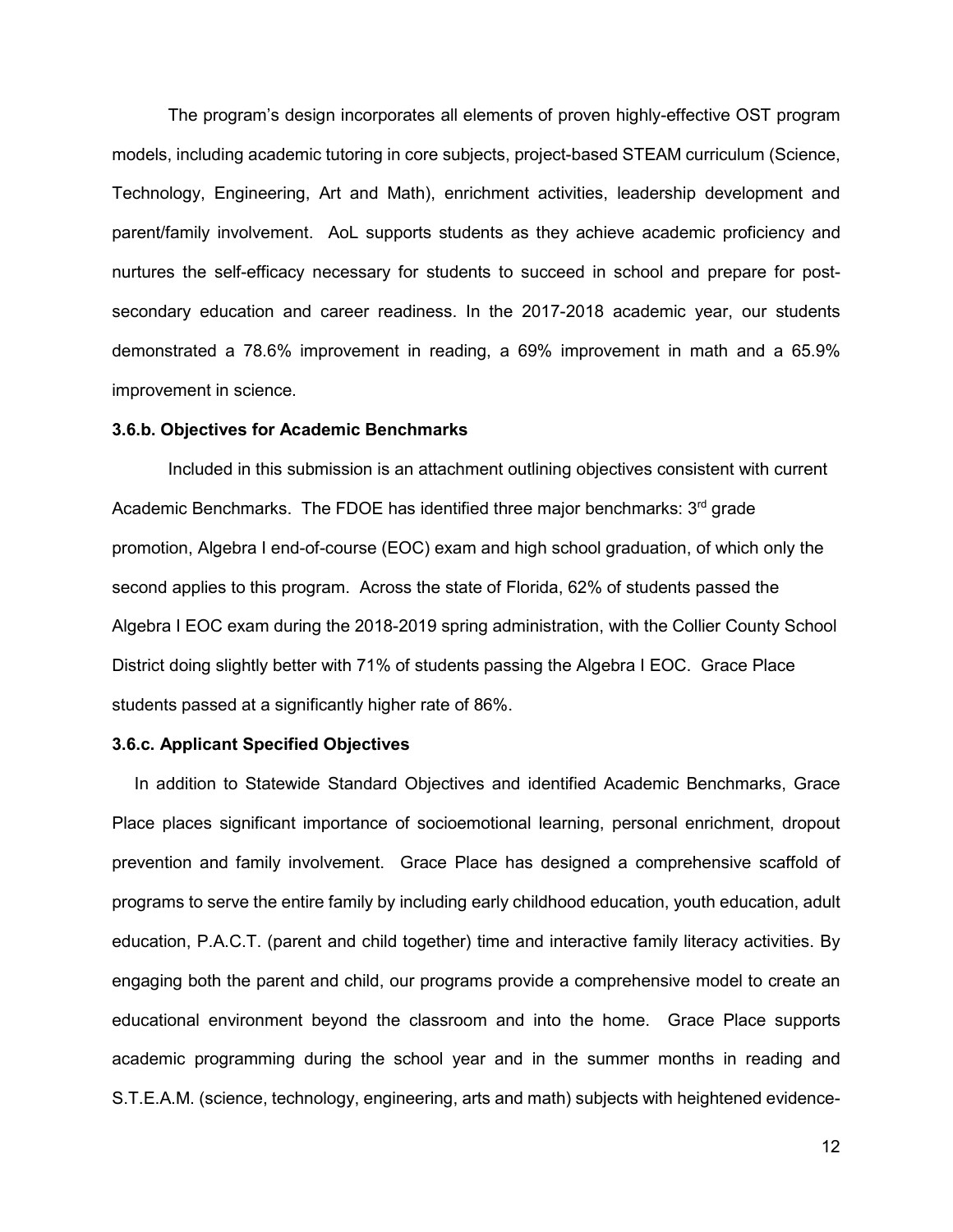based curriculum including robotics, biology, computer science and chemistry, but also goes beyond to include additional enrichment activities including music, arts, wellness and Stephen Covey's *The Leader in Me* program. These programs improve social and behavioral skills, as well as promote positive youth development and personal growth. TLIM specifically aims to build self-efficacy and self-awareness and to expand the capacity of students to perform in leadership roles. These activities will be woven into all of our programming and staff will receive special training in socio-emotional development using TLIM.

## **3.7 Approved Program Activities**

The program is developed to address the specific areas identified in the needs assessments, the actual interests and concerns identified by the stakeholders. It is a project-based, hands-on, real-world program to address different learning styles and modalities. The program is designed to help all students and will not exclude participants based on disability, gender, race or ethnicity. Grace Place employs a number of proven curriculum programs including CCPS approved and encouraged websites and school-based learning software.We also use curriculum from Junior Achievement, Save the Children, SPARK Physical Education and *The Leader in Me* Leadership certification, beginning in  $8<sup>th</sup>$  grade and continuing through High School, to address the needs of diverse learners and ensure parental involvement. Given that every need in Golden Gate can, in part, be attributed directly to community poverty, the program will also focus on career preparation through Career Academies, small learning communities that broaden students' exposure to local growth industries by utilizing these industries as the context to deliver academic and technical curricula. Academic and personal enrichment programs in Academies will creatively and engagingly reinforce topics taught during the regular school day, emphasize increasing student achievement in core academic subjects, and train students to be college and career ready. The Academies include: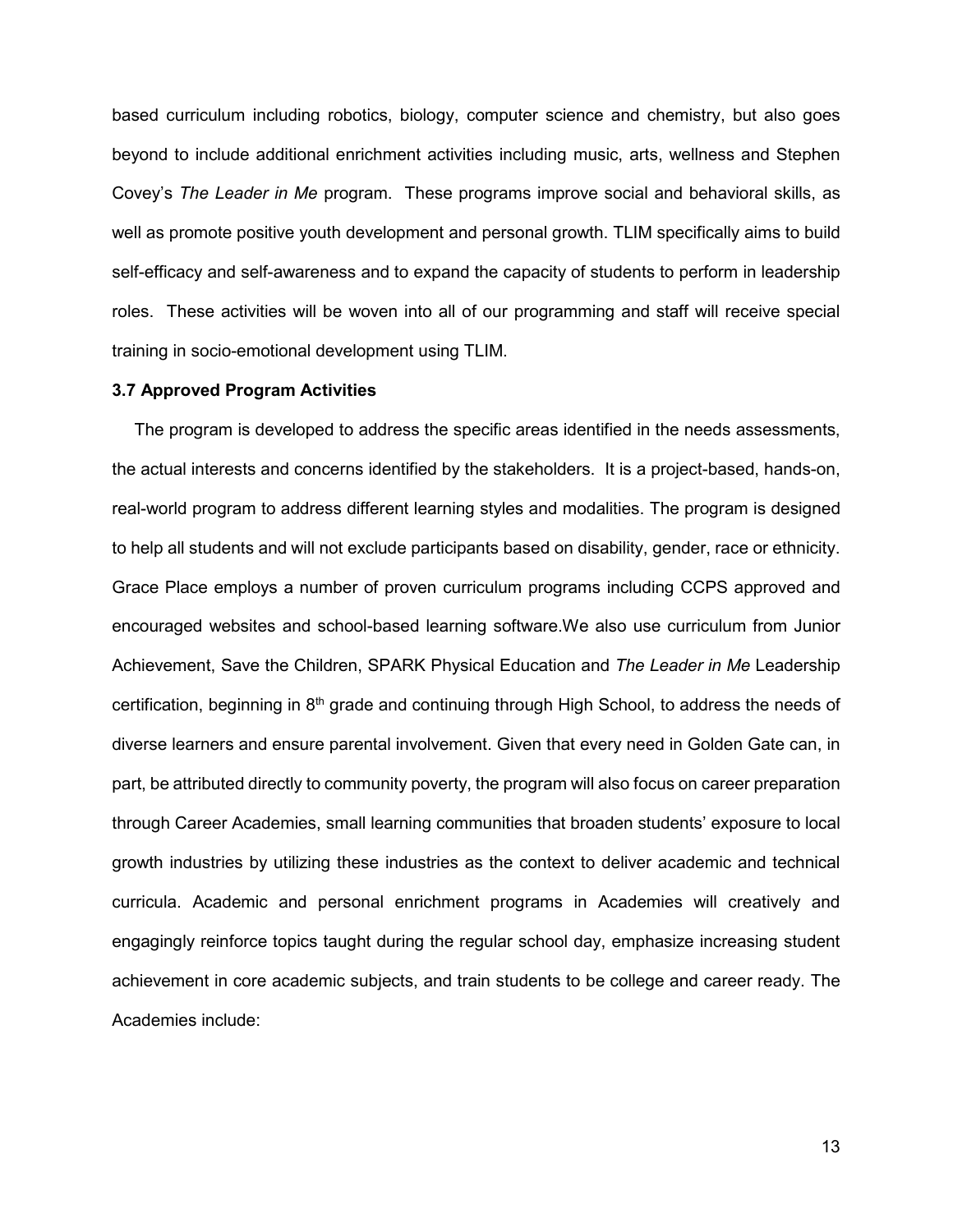Academy of STEAM (Science, Technology, Engineering, Arts, and Math): High interest, evidence-based, and engaging activities in the fields of math, engineering and science with a focus on creativity and innovation.

Academy of Health and Wellness: Education on health and wellness is needed in this community where childhood obesity and juvenile diabetes rates are high, and food scarcity impacts family nutrition choices.

Academy of Arts and Culture: Training in the arts influences cognition. Activities will include visual arts projects, choral and rhythm music groups, and cultural activities.

Academy of Community Leaders: *The Leader in Me* (7 Habits of Highly Effective People) will be integrated into all activities to equip students with the self-confidence, resiliency, self-efficacy and character skills they need to thrive in the 21st-century economy. TLIM paradigm sees that every child is capable; every child is a leader.

Adult family services will include Parent Academy classes, supervised PACT time, school advocacy and leadership, and socio-emotional learning. Grace Place has a dedicated Community Outreach Manager fostering community engagement and building relationships with our families.

### **3.8 Applicant's Experience and Capacity**

Grace Place has provided academic and literacy programs for low-income children and families in Golden Gate for over 15 years, pioneering holistic, two-generational family education in Collier County. Grace Place developed a dynamic program model that functions as a conduit for progress and produces long-lasting results. Currently over 900 students are enrolled in educational programs that include: (1) School Age (K-12) after school and summer youth development programs, (2) AP Leadership (9-12) program of college and career prep; (3) Nationally recognized Bright Beginnings and Early Childhood Education which earned Grace Place the distinguished honor of becoming a Barbara Bush Foundation for Family Literacy program provider; (4) Adult English Language and Literacy Program, Citizenship, and financial literacy classes.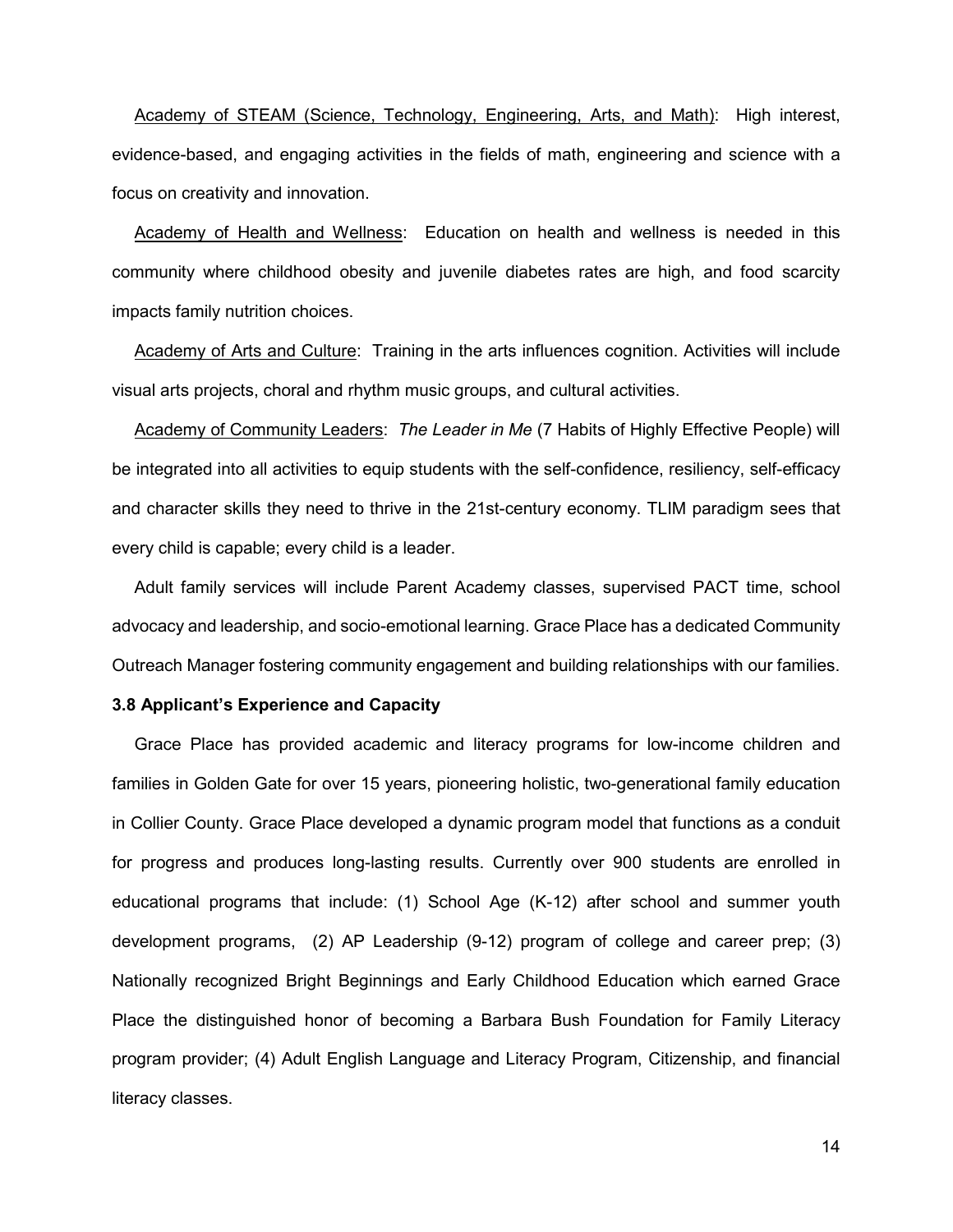For the past fifteen years, Grace Place has been the only nonprofit with a significant foothold in the community and there is a meaningful trust between Grace Place and those served. Grace Place has become more than an educational resource, it is "the heart of the neighborhood," and for many, a beacon of hope and a lifeline to a more prosperous future.

During the 2018-2019 school year, Grace Place provided reading and math instruction, homework help, and tutoring from qualified teachers to more than 100 middle school students. The math and reading performance of the students were assessed throughout the year and the results are displayed in the table below. In 2018-19, all grade levels improved their performance in the academic assessments at the end of the school year, and overall, students improved their test scores as shown in the tables below.

|                                     | Standard of<br><b>Success</b>                          | <b>Benchmark</b> | Total<br>Participants<br>Measured at | Participants<br>Meeting<br>Standard of | Percent<br>Meeting<br>Standard of |
|-------------------------------------|--------------------------------------------------------|------------------|--------------------------------------|----------------------------------------|-----------------------------------|
|                                     |                                                        |                  | End of Year                          | <b>Success</b>                         | <b>Success</b>                    |
| English<br>Language<br>Arts/Writing | Improve to a<br>satisfactory level or<br>above         | 65%              | 133                                  | 94                                     | 71%                               |
| English<br>Language<br>Arts/Writing | Achieve a<br>satisfactory level or<br>above on the FSA | 35%              | 130                                  | 54                                     | 42%                               |

**Impacts on Academic ELA Grades** 

## **Impacts on Academic Mathematics Grades**

|                    | Standard of                                            | <b>Benchmark</b> | Total        | Participants   | Percent        |
|--------------------|--------------------------------------------------------|------------------|--------------|----------------|----------------|
|                    | <b>Success</b>                                         |                  | Participants | Meeting        | Meeting        |
|                    |                                                        |                  | Measured at  | Standard of    | Standard of    |
|                    |                                                        |                  | End of Year  | <b>Success</b> | <b>Success</b> |
| <b>Mathematics</b> | Improve to a<br>satisfactory level or<br>above         | 65%              | 133          | 97             | 73%            |
| <b>Mathematics</b> | Achieve a<br>satisfactory level or<br>above on the FSA | 45%              | 104          | 63             | 61%            |

# **Impacts on Academic Science Grades**

| Standard of    | <b>Benchmark</b> | $\tau$ otal $\;$ | Participants  | Percent        |
|----------------|------------------|------------------|---------------|----------------|
| <b>Success</b> |                  | Participants     | Meeting       | Meeting        |
|                |                  | Measured at      | Ⅰ Standard of | l Standard of  |
|                |                  | End of Year      | Success       | <b>Success</b> |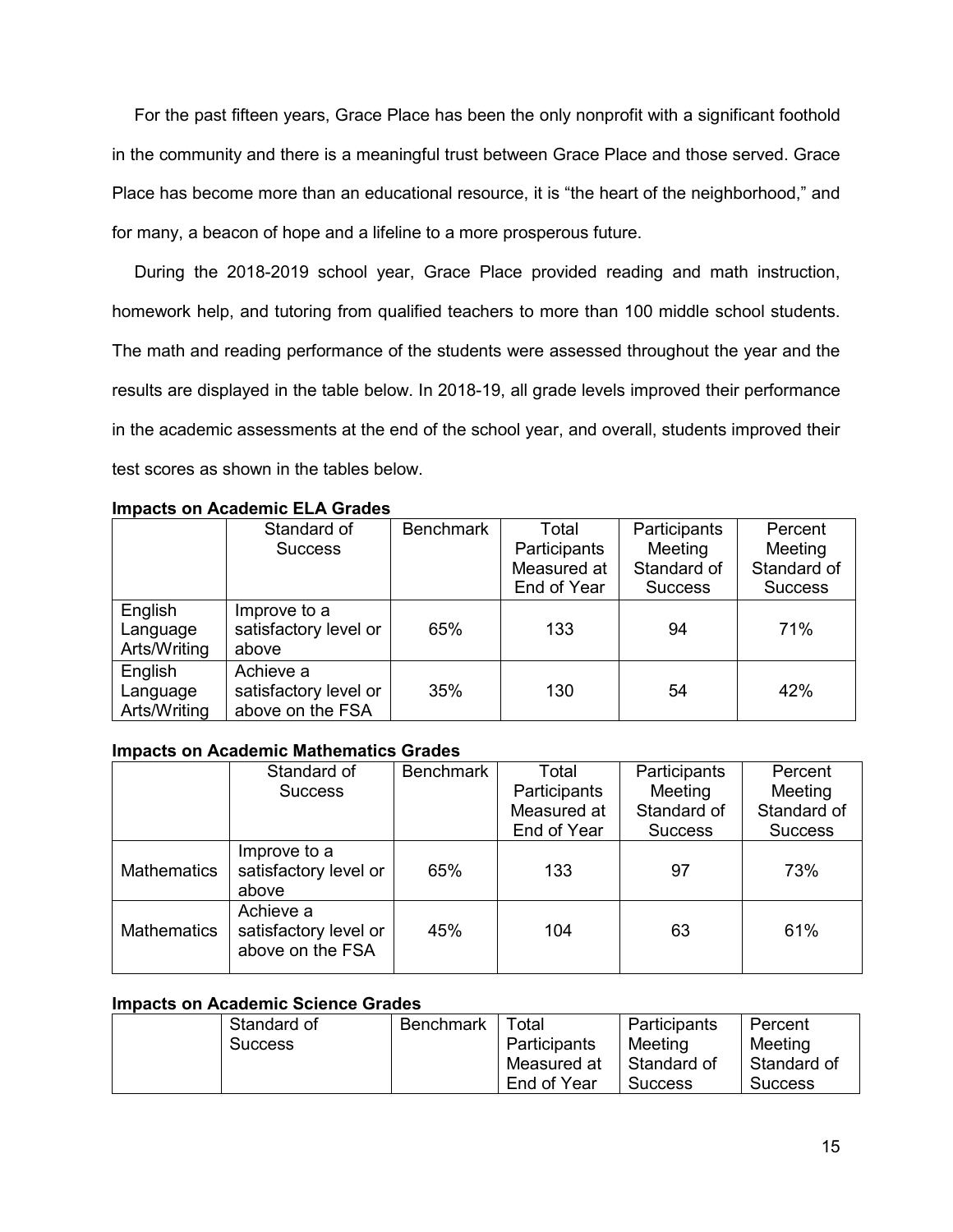| Science | Improve to a<br>satisfactory level or<br>above         | 65% | 133 |    | 53% |
|---------|--------------------------------------------------------|-----|-----|----|-----|
| Science | Achieve a<br>satisfactory level or<br>above on the FSA | 45% | 43  | 15 | 35% |

Youth programming has expanded and improved each year for the past fifteen years and will continue to expand. Grace Place has expanded the physical facilities and funding from 21<sup>st</sup> CCLC will allow more effective services for more students. Additional evidence of Grace Place's experience includes: 1) Growth from an initial 40 students in 2004 to over 900 students weekly in 2018-19, including 193 children under age 5, over 400 children ages 5-18, and almost 300 adults; 2) Successful operation of extensive educational programs with measurable outcomes, managing private and grant funding, an annual budget of over \$3.5 million, a successful 990 audit and operating a busy and safe neighborhood educational center; 3) In July 2014, Grace Place was recognized by Eileen Connolly-Keesler, Executive Director of the Community Foundation of Collier County, as one of the most effective and efficient nonprofit agencies in Collier County; 4) Partner with Collier County Public Schools and Collier County Sheriff's Department since 2004; 5) United Way of Collier County approved partner agency since 2008; 6) Barbara Bush Foundation for Family Literacy program provider; 7) Recipient of 21<sup>st</sup> CCLC Grant for Elementary and Middle School Programs in 2014 and High School programming in 2016 and 8) Achieved Charity Navigator Platinum status.

Efforts to Outcomes (ETO) performance management software is utilized to track data on individual students and the whole family, translate data into knowledge about program performance, actively monitor progress toward outcomes, and continuously improve service delivery. A Memorandum of Agreement with CCPS enables Grace Place to access individual student data (testing, grades, assessments) through a robust district system called STOPwatch. Grace Place leadership has the capacity and experience to effectively implement the proposed 21st CCLC program, including direct experience in delivery of academic and personal enrichment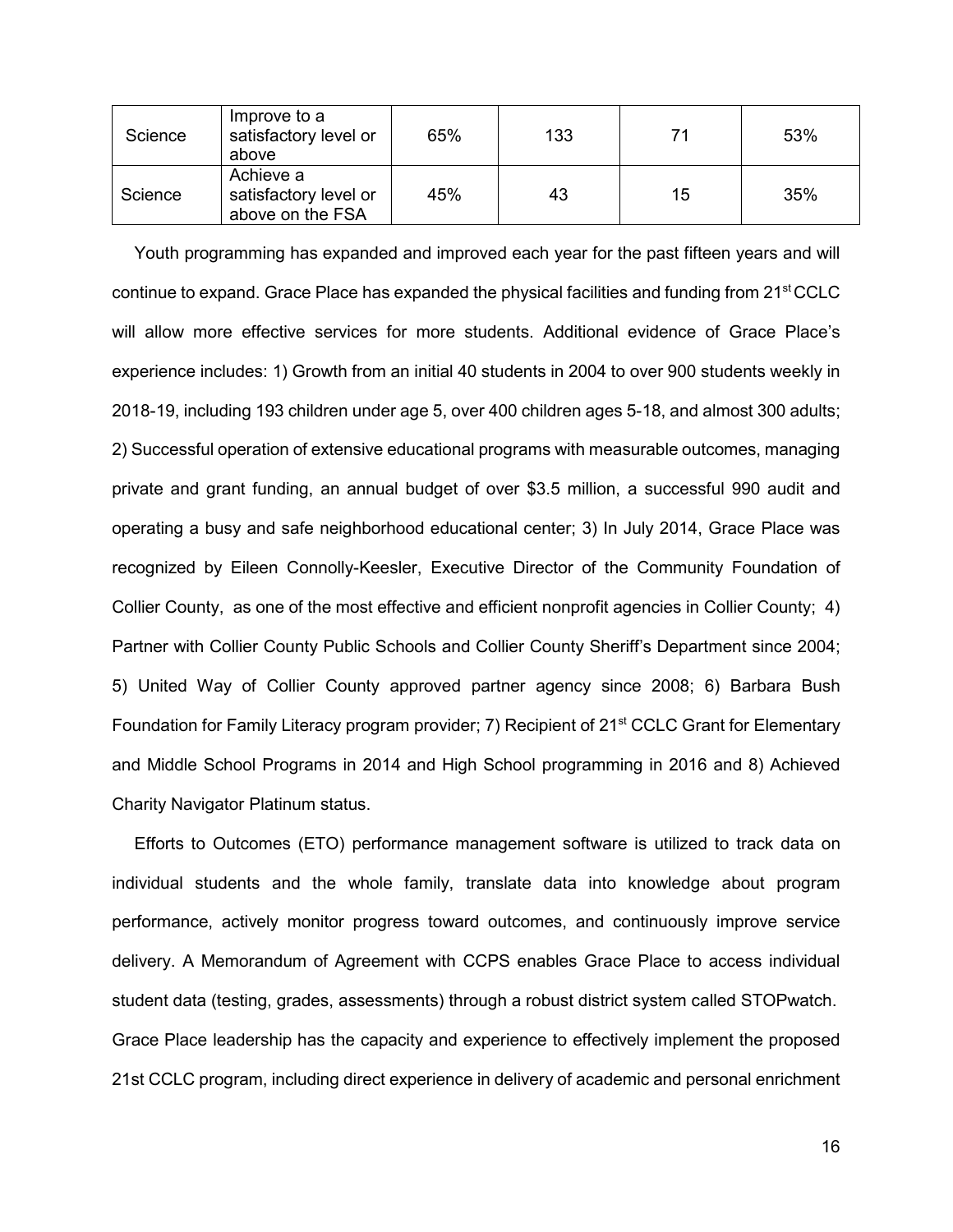activities for students in Golden Gate, adult language and family literacy programming, and assessment of 21st CCLC program success. The team includes: (1) Dr. Tim Ferguson, has held the role of Chief Executive Officer at Grace Place for 5 years, during which time he has overseen the 21st Century programming, implemented *The 7 Habits of Highly Effective People* and TLIM programs and has overseen the extensive capital expansion. Under Dr. Ferguson's leadership, Grace Place was recognized in 2018 as the first not-for-profit educational agency in the world to achieve Lighthouse Designation through the Franklin Covey Company. Prior to coming to Grace Place, Dr. Ferguson spent 33 years in public education serving most recently as the Executive Director for Student Related Services overseeing Exceptional Student Education, Intervention Programs and Student Services with the Lee County School District. He spent 16 years as a district and school-based administrator in Collier County (2) Tom Powers, Director of School Age Programs, has 24 years of experience in youth organizations serving diverse populations, including 9 years overseeing 21st CCLC program and its leadership team for Boston Public Schools and Collier County Public Schools; (3) Diane Ponton, M.Ed. (TESOL), Chief Program Officer, has been at Grace Place for 14 years, where she developed the successful Grace Place Family Literacy Model® and built the Adult Education program. (4) Tim Barone, Chief Financial Officer, holds a Bachelor's Degree in International Business, as well as an MBA, from Stetson University and has 13 years of experience in accounting, financial and operational management. Mr. Barone has been the primary contact for 21st CCLC reporting over the past 5 years and will continue to provide fiscal oversight and reporting for this grant. (5) Pam Edlund, Site Coordinator, Middle School Program, holds a Master of Education and Post-Master Certificate in Educational Administration from Oakland University and a Bachelor of Science in Elementary Education and Sociology from University of Michigan. Ms. Edlund has over six years of experience working in non-profit at the Boys & Girls Club of Collier County and at Grace Place, as well as 8 years as a middle school teacher.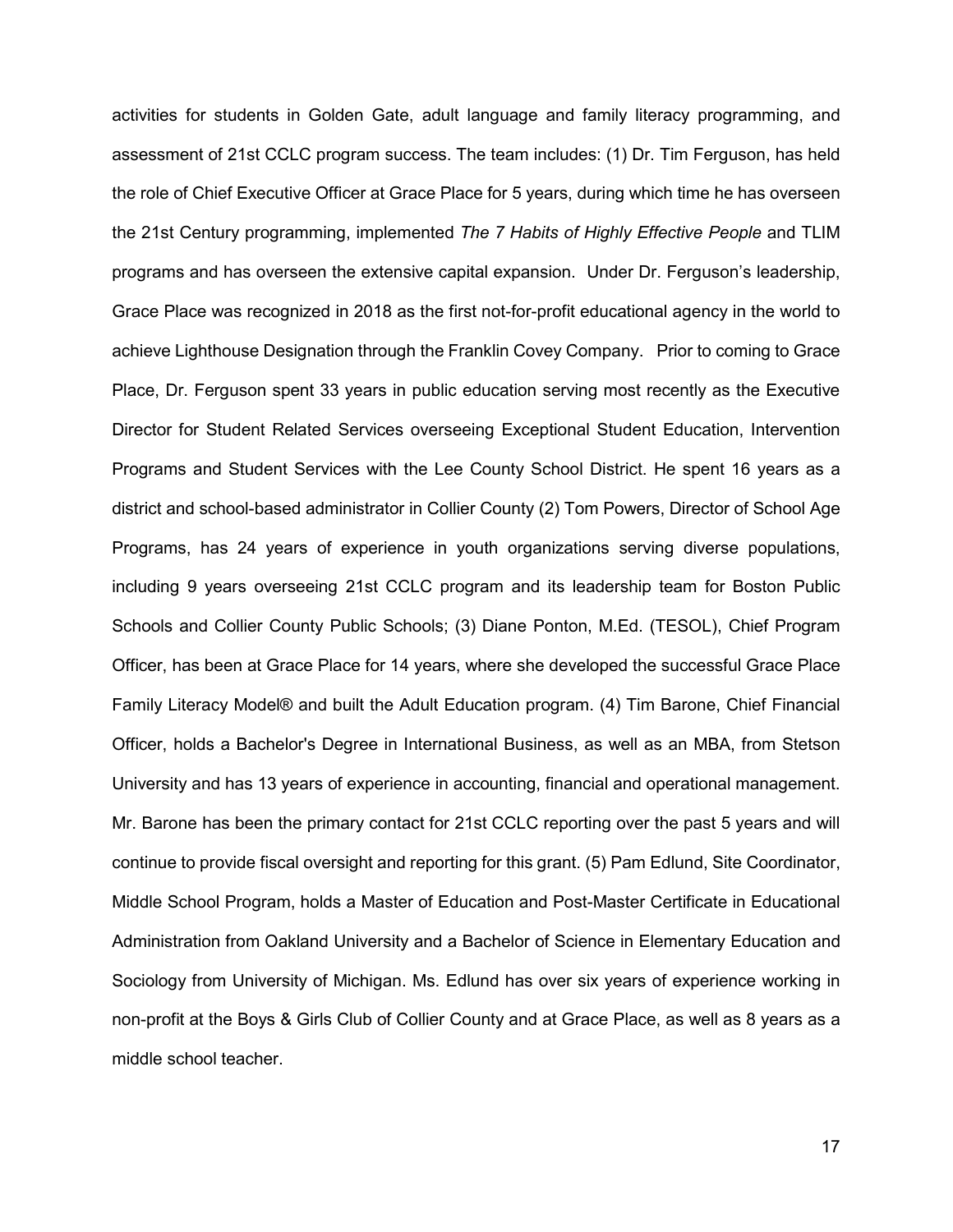The executive leadership team is experienced in planning, overseeing and managing over \$3.5 million in yearly expenditures/budgets, along with a multi-million-dollar capital campaign. Significant funds are held in reserves to handle cash flow and contingencies and a professional audit has been conducted yearly for the past thirteen years. Financial and data support staff are experienced in monitoring data to track progress. Policies and procedures are in place to assure the best possible oversight. The agency has the experience and the financial capacity to manage government grants as evidenced by successful management and reporting of local, national, corporate, and foundation grants for more than 15 years.

To further assist with program implementation and oversight, an Advisory Board, comprised of a minimum of two students, two parents/guardians, a school administrator, teaching staff, community agencies and partners, and private sector members, has been developed. The Advisory Board meets a minimum of twice a year to monitor and provide feedback on the activities of the grant, ensuring that the program is implemented as proposed and that the goals and objectives of the project are carried out. Reports from program representatives will be presented to the Advisory Board for evaluation and analysis. Agenda, minutes, and attendance lists will be maintained, reported back to the CEO and Board of Directors, and made available to the general public on the Grace Place website.

In addition to the experienced Finance team, Grace Place has an external Finance Committee that includes 2 bankers and 2 accountants, meeting monthly in advance of the Board of Directors meetings.

## **3.9 Staffing & Professional Development**

All academic instruction will be supervised by FDOE-certified teachers. Specific staff will be trained by subject experts and qualified staff will implement all academic and enrichment activities. Socio-emotional learning will be a theme in all professional development activities. Student to instructional staff ratios of a maximum of 1:8 will be maintained for academic instruction and 1:10 for enrichment activities.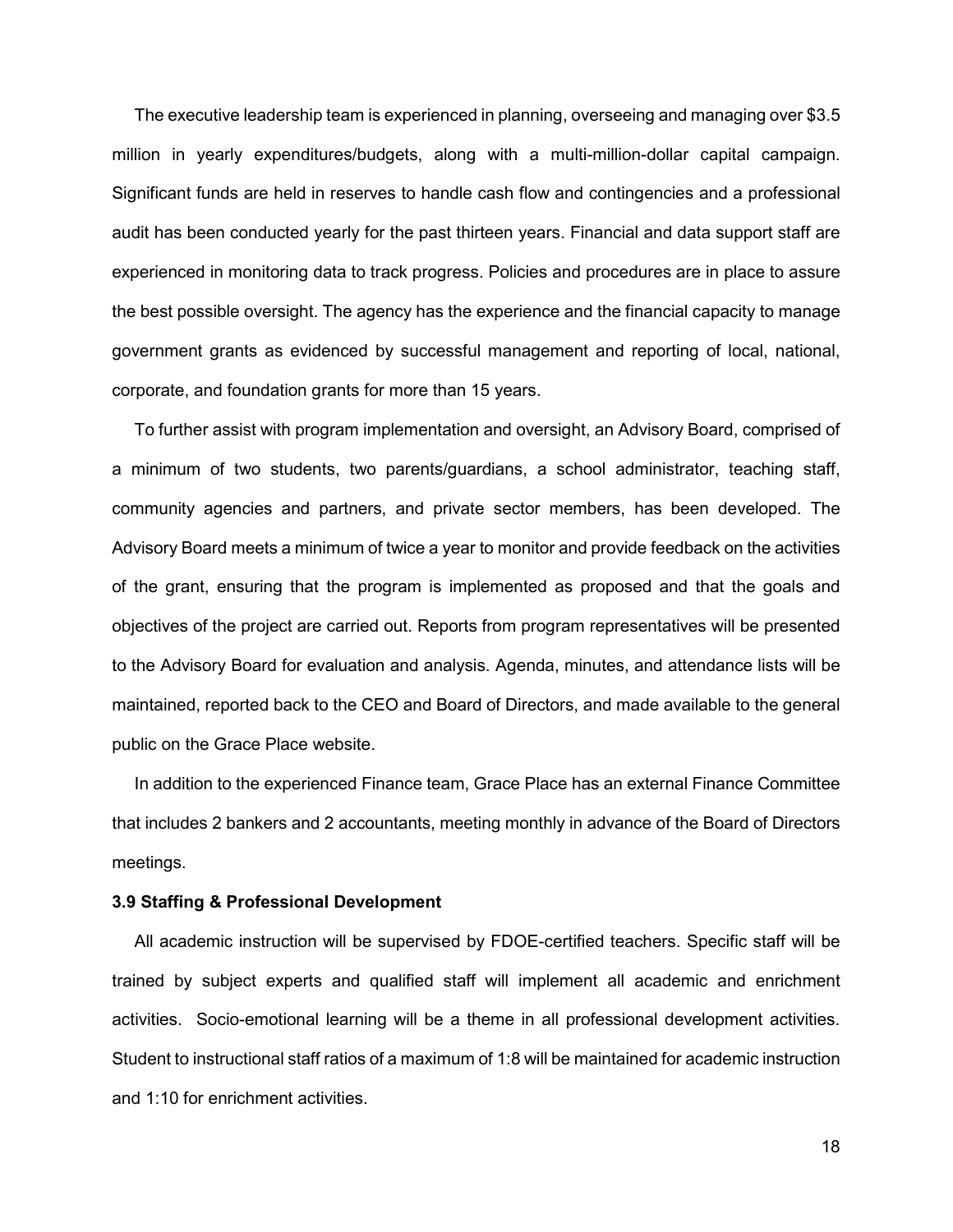### **3.9.a. Staffing Plan**

The Program Director will be responsible for managing and implementing the full 21<sup>st</sup> CCLC program, supervision of annual budget including approvals of payroll and invoices, hiring and supervising project staff, coordinating staff training and professional development, maintaining partner relationships, ensuring timely compliance of grant responsibilities and reporting, meeting regularly with school administrators and Advisory Board, working with external evaluator, and ensuring program success.

The Site Coordinator, Pam Edlund, will oversee day-to-day program operations and report to the Principal and Program Director. Duties include direct supervision of staff; maintaining school communications, scheduling, program monitoring, policy compliance, record keeping and data analysis; serving as collaboration liaison with partner organizations, managing volunteers, student relationships and discipline, and maintaining communications with adult family members and stakeholders. She will also maintain additional data on program, staff, family and student outcomes, prepare and maintain schedules, administrative records, Advisory Board minutes and records, and compile periodic reports including required federal reports and documents, to be reviewed by the Director and the Advisory Board.

A Middle School Program Assistant reports to Site Coordinator, Principals and Director, assisting the school in resolving attendance problems, building positive relationships with family members, facilitating parent participation in family services, maintain records and generate reports, and recruit parent volunteers.

FDOE-certified Teachers (up to 6 each day) will develop, prepare for and supervise direct instruction of academic activities, skill labs, and tutoring, collaborate with regular classroom teachers to determine specific student needs, monitor academic progress, ensure assessments and outcomes, and prepare reports. Lead Program Assistants and Program Assistants (28 each day) will work under direct supervision to assist teachers to deliver carefully planned and targeted lessons, coordinate homework help, supervise students during dinner and transitions, and lead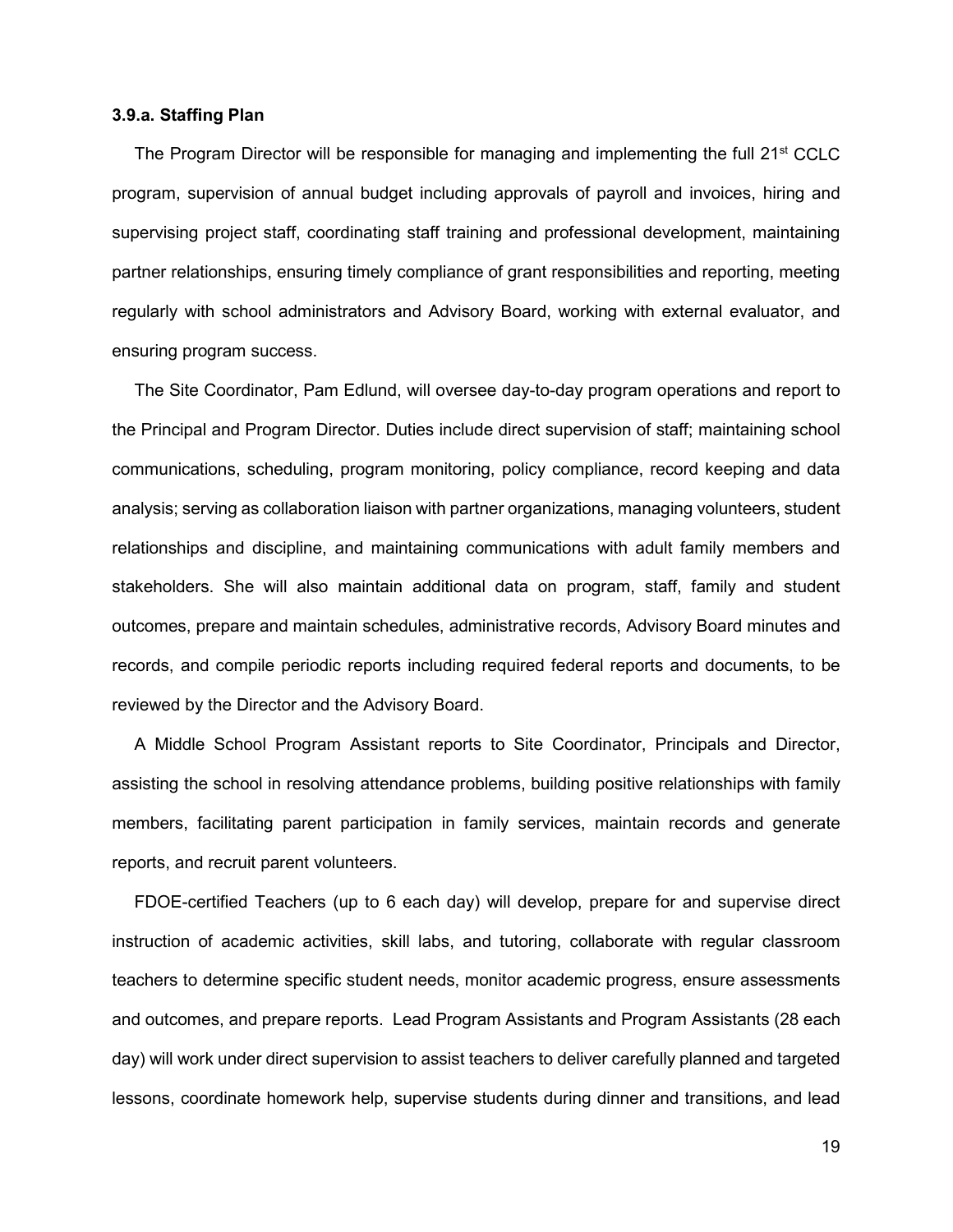and/or assist with physical activity and enrichment activities. A majority of Program Assistants are bi-lingual, Spanish or Haitian Creole. Program assistants will enter attendance data and follow up on absences immediately, handle phone calls, mail, and visitors during after-school hours. Volunteers include senior citizens, high school and college students and provide homework help, mentoring, and assistance in classes and enrichment activities. Every volunteer will complete an application, participate in orientation and training, pass the Level Two criminal background check, and will be invited to attend all regular staff development.

The program staff will include at least one staff member on site at all times with CPR and First Aid certification that includes the face-to-face component. In order to meet this requirement, program staff will ensure that at least four staff members are certified.

All 21st CCLC staff and contractors will be cleared through a Level II background screening as described in s. 39, 402, and 409, F.S. Volunteers that assist more than 10 hours per month must also be cleared through a Level II background screening as described in s. 39, 402, and 409, F.S.

#### **3.9.b. Professional Development**

Our staff is trained in the provision of culturally appropriate services and has a sound understanding of program design and the effective teaching methodology of the  $21<sup>st</sup>$  CCLC program. Socio-emotional learning will be prioritized for all staff. Prior to hiring, all staff must pass a Level Two national criminal background check. Staff participates in Florida Department of Children and Families (DCF) training including literacy and special needs. Leadership will form small learning communities to share best practices and visit other 21<sup>st</sup> CCLC programs.

All  $21<sup>st</sup>$  CCLC FDOE certified teachers, program assistants, and other staff are trained on safety, discipline and program procedures and policies, project goals, measurable objectives and activities, inclusion, and effective student engagement. The Program Director will provide for additional staff professional development which may include (1) high-impact instructional methods and practices, subject-specific training in Reading/ELA, STEAM, and enrichment subjects, (2) training in *The 7 Habits of Highly Effective People* and the program implementation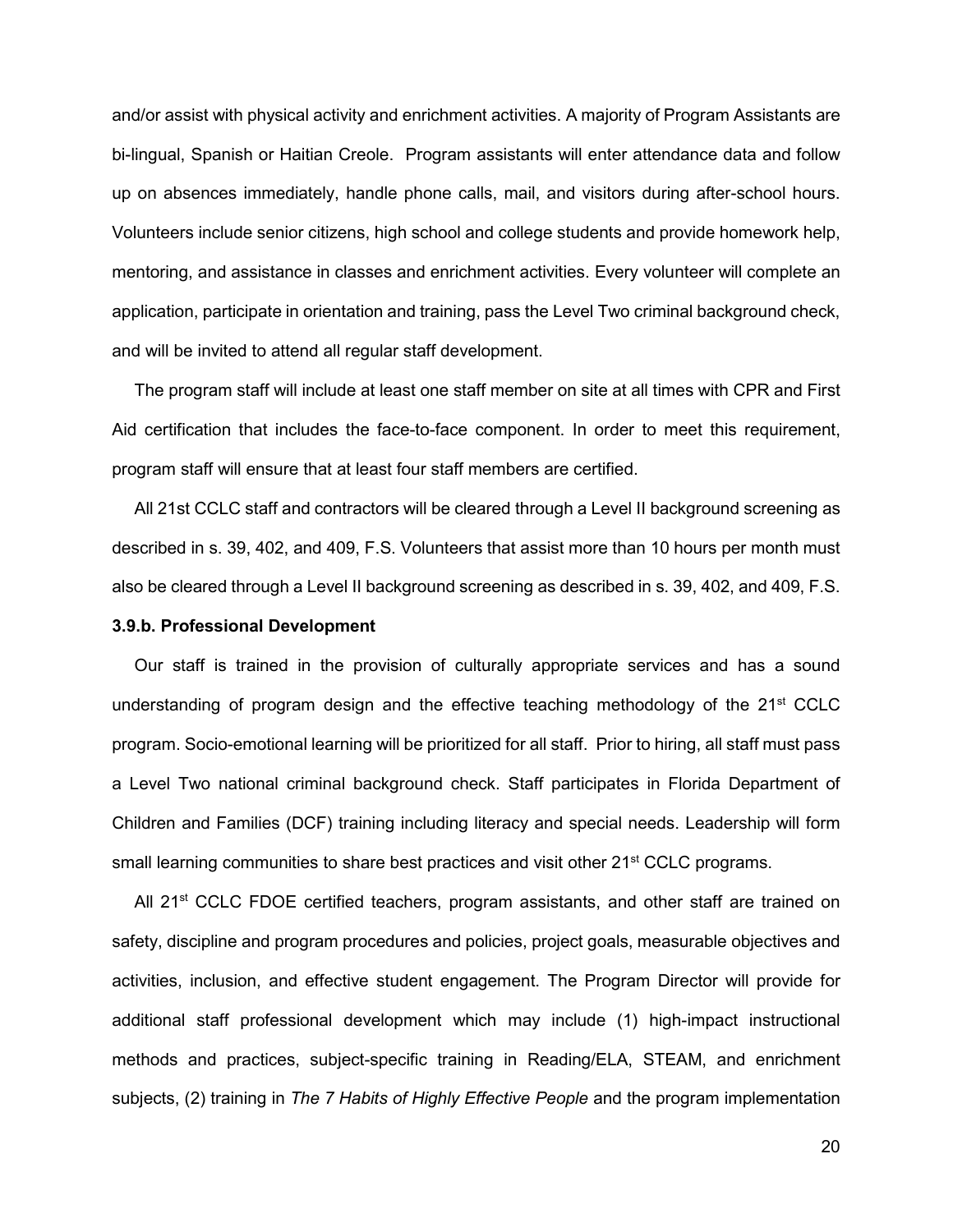of TLIM, and (3) surveying program staff to determine professional learning needs. Professional development will be provided by qualified instructors, curriculum experts, and qualified professionals. CCPS has offered to include 21<sup>st</sup> CCLC staff in professional development opportunities as appropriate. In addition, at least 2 members of the lead staff attend the  $21<sup>st</sup> CCLC$ Florida After School Alliance (FASA) Conference and share their knowledge in program meetings during the fall. All professional development will include socio-emotional development. Specifically, 7 Habits of Highly Effective People is implemented with all Grace Place Employees, Volunteers, as well as our students and families; including training in personal leadership development and effectiveness. In addition, Speed of Trust Training in building and sustaining high trust behaviors and relationships is built into all staff activities, objectives and performance reviews. At Grace Place, we are focused on the 4 Disciplines of Execution and place an emphasis on training in effective goal setting, progress monitoring and peer to peer support systems.

#### **3.10 Facilities**

Grace Place is located in the heart of Golden Gate, a 4-square mile community, and is less than 2 miles from GGMS. All space utilized by the 21st CCLC program at Grace Place is licensed by DCF and complies with CCPS safety policies (policy 7410A), is ADA compliant (policy 2260.03, Equal Access to Educational Opportunities). Grace Place campus facilities include a minimum of 15 classrooms, with additional classroom space available. This includes a cafeteria, 2 computer labs, dedicated music and art rooms, three playgrounds, an indoor gymnasium and outdoor fields.

Student safety is of paramount importance to Grace Place. All DCF and CCPS statutory background screening standards will be followed (policy 1121.01) for persons present during the 21st CCLC program, including fingerprinting and Level 2 (FBI) background check (as per Jessica Lunsford Act, F.S. 1012.465). Grace Place will maintain on-site safety by established DCF security methods and supervision by well-trained FDOE-certified teachers and Grace Place staff. The overall staff-to-student ratio will be approximately 1:10. Site Coordinator, present during program hours, will maintain safety and security, communicate with parents, and relieve teachers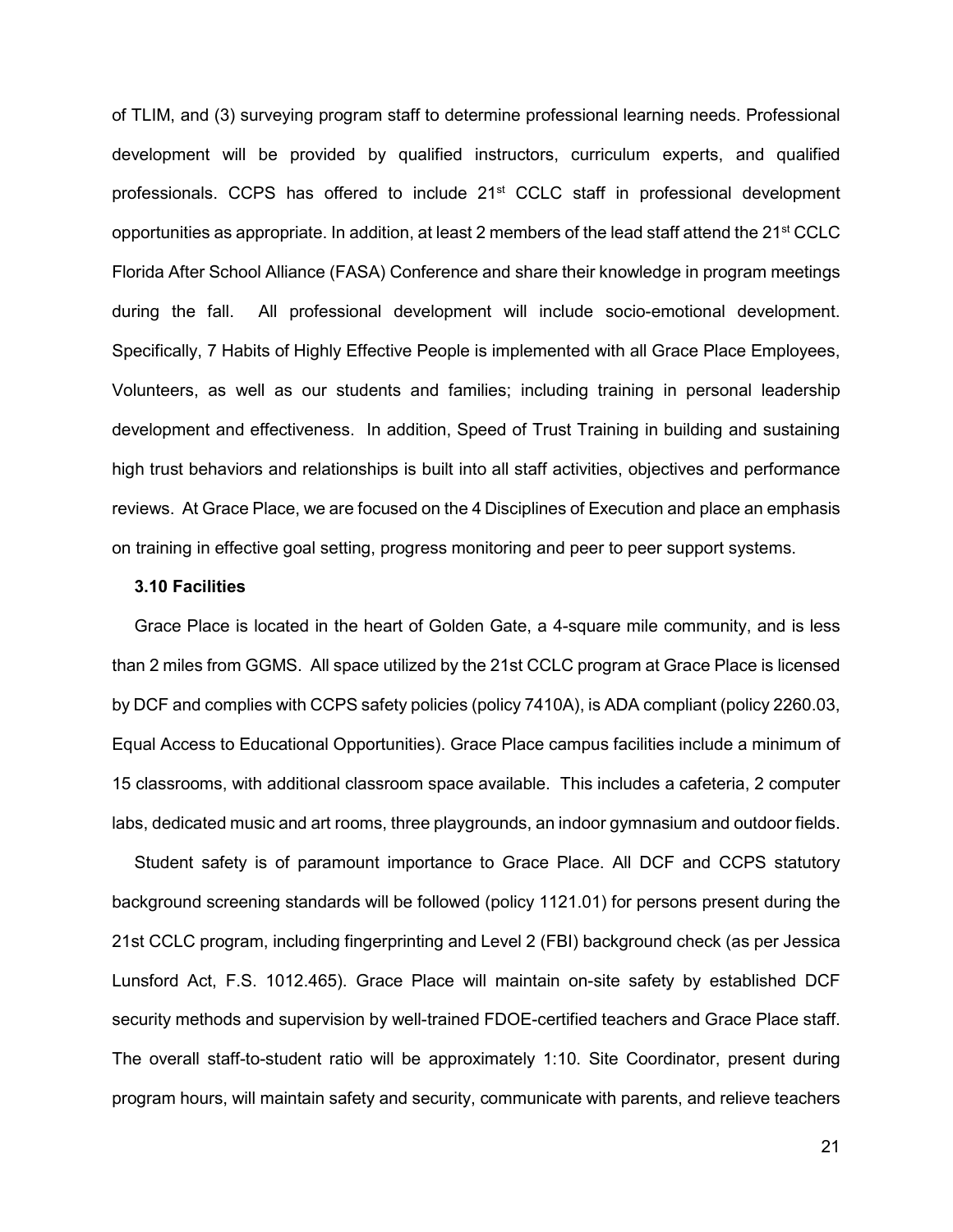if needed. DCF procedures for access to the program will be followed - every visitor, each time they visit the site, must: (1) sign-in and out of the visitor logs in the office, providing legal name, position, representing, date, time in, time out; (2) provide a valid ID; (3) display a visitor pass while on campus; (4) return the visitor pass at sign-out. Emergency evacuation drills and inspections of the buses, building, and playgrounds will be conducted monthly.

When taking fields trips or other off-site activities, the procedures include: (1) parent/quardian approval and emergency information; (2) program staff monitor the students for the entire event; (3) buddy system and frequent student counts implemented; (4) no student will be left alone; and (5) bus drivers must meet the screening requirements described above.

#### **3.11 Safety and Student Transportation**

All Grace Place hired bus drivers must meet Florida Administrative Code requirements for a Florida School Bus Operator, possess a valid Class A or B Commercial Driver's License with a passenger endorsement and a school bus endorsement, complete specialized training, and pass a semi-annual motor vehicle driving record check. Grace Place will verify all licenses and certifications and monitor to ensure compliance. Vehicle insurance carried by Grace Place covers liability, property damage and/or bodily injury up to \$50,000,000 per accident.

During the school year, students will remain on GGMS campus following dismissal to attend the Grace Place AoL program. All students will sign-in to after school and remain under the supervision of program staff for the duration of the day. During the summer session, students will be transported by bus for field trips (less than 10 miles) with staff supervision. Students are escorted and supervised as they board Grace Place buses; staff checking student names upon boarding and again upon arrival at Grace Place. Students will be transported home by the method chosen by parent/guardian during registration (bus, pickup or bike/walking). If via bus, students will be transported by bus with staff supervision. Students are escorted and supervised as they board Grace Place buses; staff checking student names upon boarding and again upon drop off. If pickup, the parent must designate persons authorized to pick up and provide a copy of valid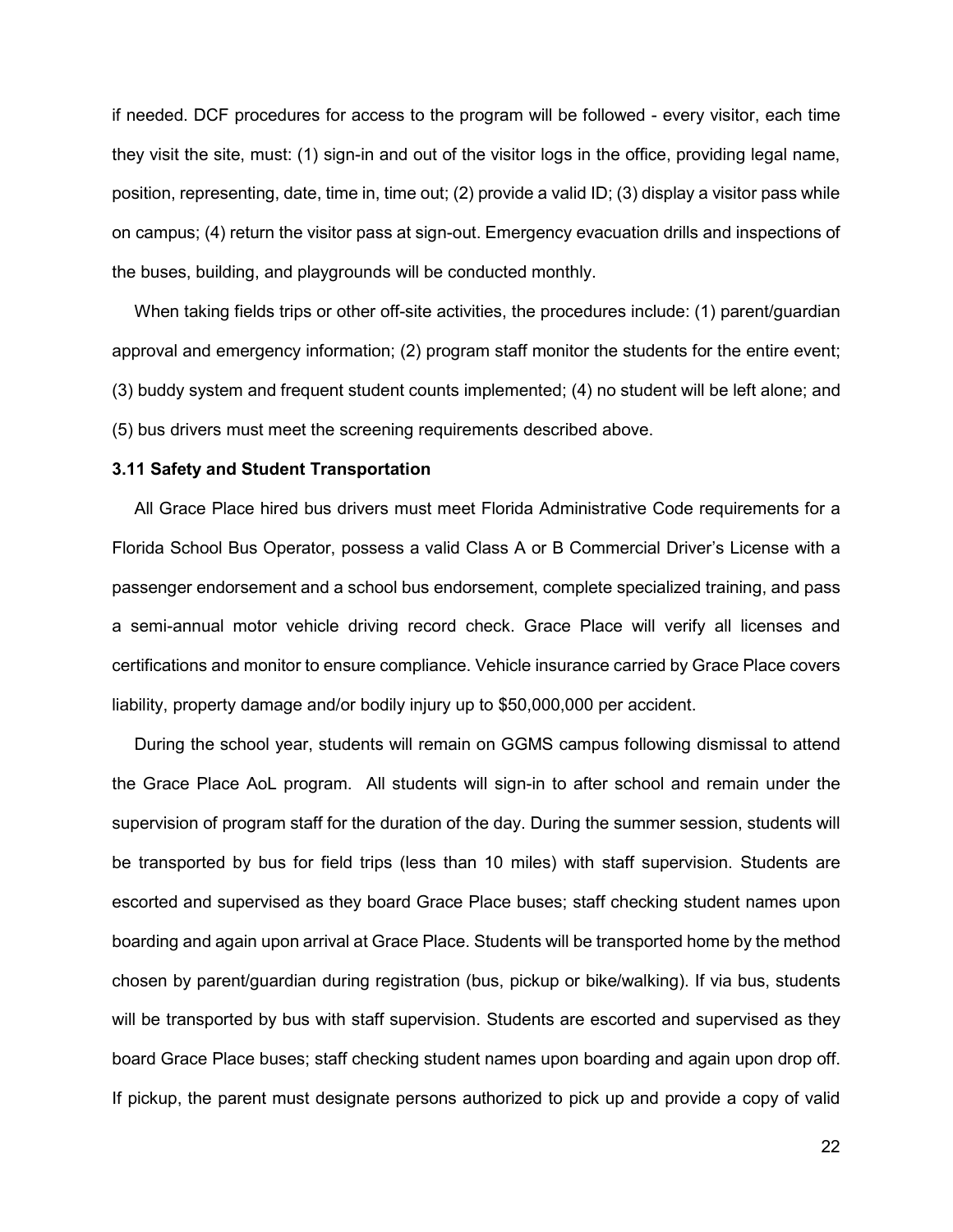photo identification for each designee. Dismissal procedures are as follows: Pickup: Authorized individuals must complete sign-out log (including his/her name and signature, student's name, date and time), and provide valid identification that matches the identification on file. Students will not be dismissed to anyone without identification or proper documentation on file. Site coordinator and program assistants will be available to communicate with parents/guardians (including Spanish and Haitian Creole) during dismissal. Bike/walk: Prior to leaving GGMS, students write their name, signature, and time on the sign-out log. During fall and winter months, bike riders/walkers will be dismissed prior to sunset.

## **3.12 Partnerships, Collaboration and Sustainability**

#### **3.12.a. Partnerships**

Grace Place has a strong history of working with parents, students and community partners, including the local public and private schools, agencies, organizations, and businesses. Grace Place intentionally and thoroughly included all of these stakeholders in the process of identifying needs and developing the proposed program. Grace Place has developed many community partnerships that will continue to contribute to implementing, evaluating, and sustaining Academy of Leaders. Many of the community partners, as outlined in the Partners Table attachment, are making significant contributions to the ongoing implementation of an evidence-based, high quality program.

Grace Place also receives over 300 volunteers (retirees, college students, high school students) and in-kind gifts from community and service organizations, including five Rotary Clubs, three Kiwanis Clubs, six Key Clubs, Leadership Collier and Greater Naples Leadership, Council of Hispanic Business Professionals, newcomers and neighborhood clubs, local large corporations including Arthrex and Moorings Park, and over twenty churches.

Grace Place has four full-time staff committed to development and communications and one full-time staff member dedicated to Volunteer Management. Grace Place has established an impressive array of collaborative partners which contribute substantially to the services provided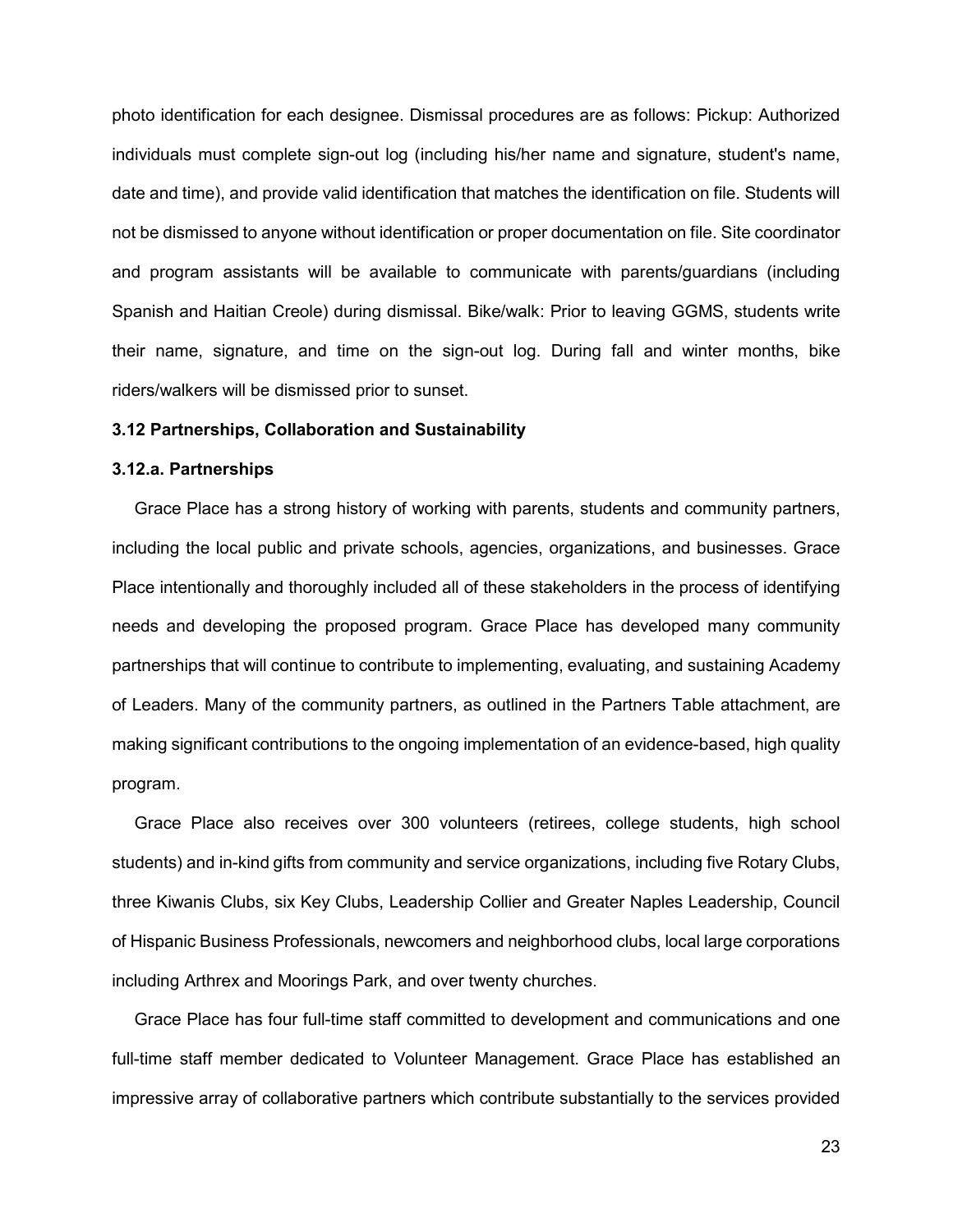including daily meals and snacks, classes and programs in the arts, music, nutrition, wellness, physical activities, behavioral health and prevention service, career education, books, and field trips. Our AoL program provides a healthy dinner every day, provided by Collier County Public Schools through their Department of Health Food Program grant.

#### **3.12.b. Collaboration**

Grace Place leadership has worked closely with administrators from the target schools, including the Principal, Assistant Principals, and Academic Coaches, to develop and advance the Academy of Leaders Program. Through this close collaboration, the program aligns with the school curriculum to help students meet state and local academic standards. Both school administrators and Grace Place staff are committed to building on this foundation and will continue to meet communicate regularly, work together to implement the plan as proposed.

As part of the partnership with CCPS, Grace Place has been provided access to student academic records through STOPwatch, a CCPS web-based system with direct access to the district academic records database. Program staff can export the academic records of program participants, including data to measure and monitor program objectives, to produce annual formative and summative evaluations, to report performance to state (FDOE) and federal (USED) funding authorities. Such data sharing will be consistent with the requirements of Family Educational Rights and Privacy Act (FERPA) and related state law. This shall include receipt of parent waivers for the release of data.

The Site Coordinator's responsibilities include frequent collaboration with regular school-day and program staff, meeting weekly with instructional coaches to ensure comprehensive schoolcommunity involvement and alignment to in-school instructional plans. Furthermore, the Project Director will meet with the school principal regularly to discuss student needs and program progress, and ensure that the activities and regular day school curricula align and support student success.